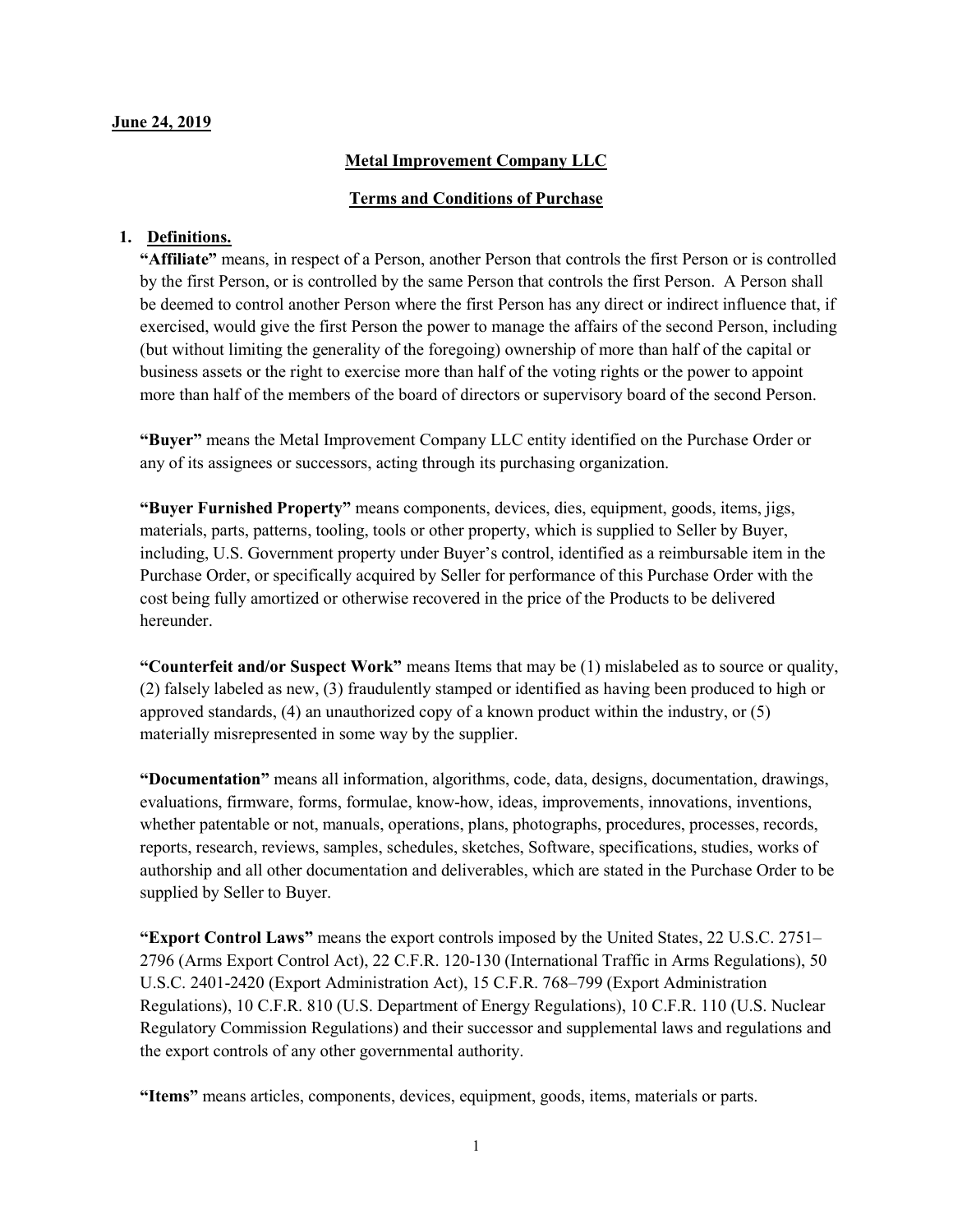"Person" means individual, partnership, limited partnership, sole proprietorship, company or corporation with or without share capital, public or private association, public utility, legal personal representative, regulatory or governmental agency or body, or other legal entity however designated or constituted.

"Products" means all articles, components, devices, dies, equipment, goods, items, jigs, materials, parts, patterns, tooling, tools or other goods, which are stated in the Purchase Order to be supplied by Seller to Buyer.

"Proprietary Information" means confidential, non-public or other proprietary information including, without limitation, the Terms, trade secrets, technical information, including algorithms, code, data, designs, documentation, drawings, evaluations, firmware, forms, formulae, hardware, know-how, ideas, improvements, innovations, inventions, whether patentable or not, manuals, operations, plans, photographs, procedures, processes, products, records, reports, research, reviews, samples, schedules, sketches, Software, specifications, studies, financial information, including pricing and other proprietary information that is disclosed under these Terms by the disclosing party to the receiving party or is otherwise learned by the receiving party by observing the disclosing party's facilities. Proprietary Information does not include information which: (i) is or becomes a part of the public domain without any action by, or involvement of, the receiving party; (ii) is received by receiving party from a third party without a duty of confidentiality owed to the disclosing party; (iii) is independently developed by the receiving party without use of or without reference to the disclosing party's Proprietary Information; (iv) is already in the possession of the receiving party and the receiving party can demonstrate with written evidence that the information was in the possession of the receiving party, without restriction, prior to the disclosure of the disclosing party's Proprietary Information by the disclosing party; or  $(v)$  is disclosed by the receiving party with the prior written approval of the disclosing party.

"Purchase Order" means a purchase order furnished by Buyer to Seller by mail, electronically, facsimile or by such other means as the parties hereto may establish, including any specifications, and other drawings and documents that are expressly incorporated into it, and incorporating these Terms.

"Services" means any services, which are stated in the Purchase Order to be provided by Seller to Buyer.

"Software" means: (i) machine readable program code that is expressed in a form, which is not generally suitable for modification by humans (object code) without reverse engineering, which could comprise a series of instructions, rules, routines, or statements, regardless of the media in which recorded, that allow or cause a computer to perform a specific operation or series of operations; and (ii) any other form of program code deliverable specified in the Purchase Order,

"Terms" means the terms and conditions of purchase set out in this document, the Purchase Order and any additional terms incorporated therein including, without limitation, U.S. Government flow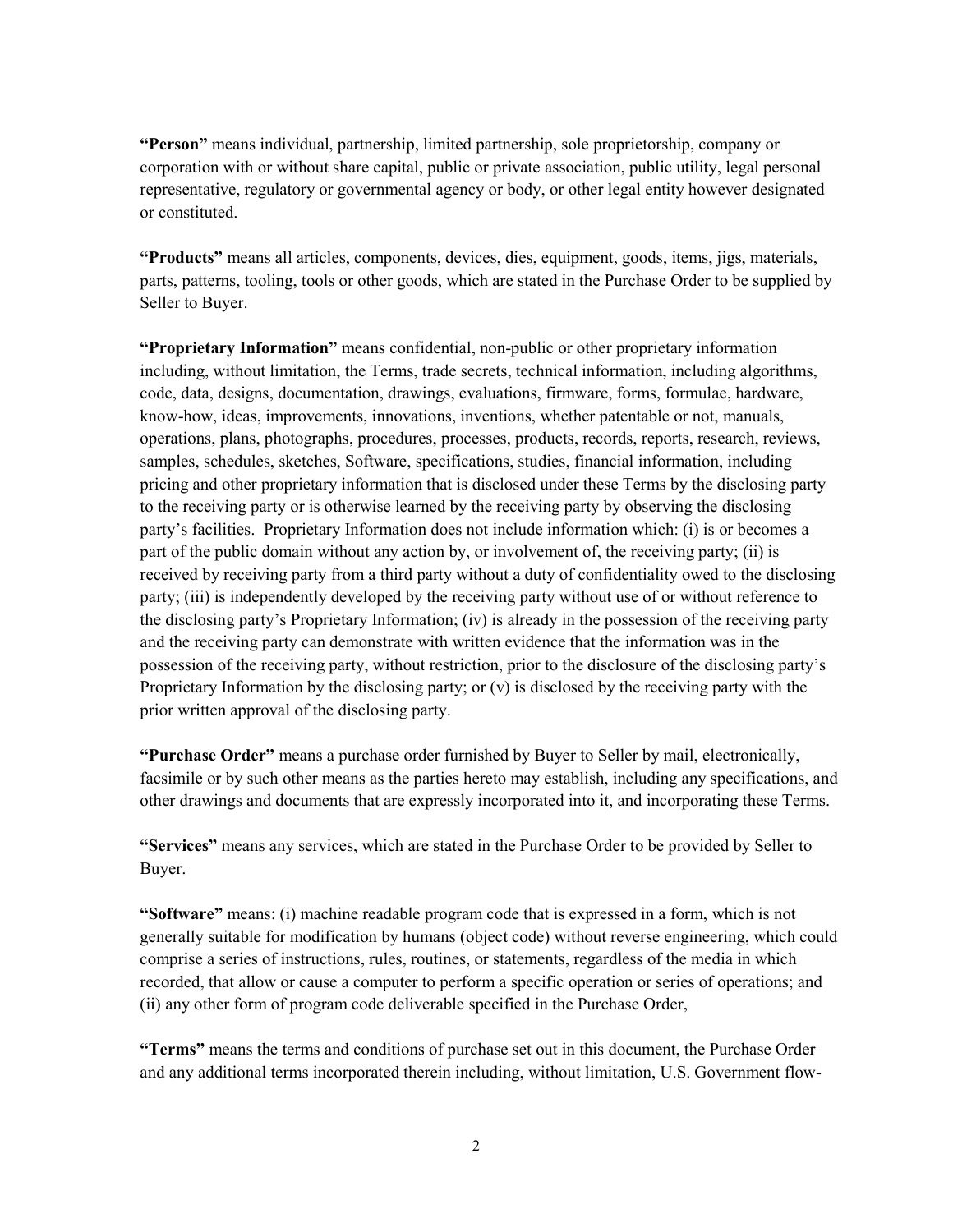down clauses, quality assurance documents, specifications, technical requirements and any Change Notices.

"Work" means all work including Products, Services and/or Documentation, which are stated in the Purchase Order to be supplied by Seller to Buyer.

## 2. Order of Precedence.

(a) In the event of any conflict among the procurement documents referenced in the Purchase Order, the following order of precedence shall apply in interpreting this Purchase Order:

(1) provisions on the face of this Purchase Order, (2) Buyer's special conditions, (3) these Terms, and (4) other documents (such as specifications and drawings) that are incorporated by reference in this Purchase Order.

(b) Seller shall immediately bring any inconsistencies to the attention of Buyer in writing, and any inconsistencies in or among any of the foregoing shall not be the basis for any defense of a breach of contract claim brought by Buyer against Seller for Seller's failure to perform under this Purchase Order, nor shall any such inconsistencies be the basis for any claim of any kind by Seller against Buyer unless Seller has first timely brought such inconsistencies to Buyer's attention and Buyer has failed to resolve such inconsistencies. Should Seller fail to contact Buyer to resolve any such conflicts or inconsistencies, Seller will be solely responsible for any errors resulting from any conflicts or inconsistencies occurring in this Purchase Order. Where documents are referenced, the issue date or latest revision in effect at the time of Purchase Order or Change Notice placement shall be applicable, unless another issue date or latest revision is specified in the Purchase Order or Change Notice or other referenced document.

- 3. Acceptance. This Purchase Order is an offer to buy expressly limited to Seller's acceptance of the specifications, and other drawings and documents that are expressly incorporated into it, and incorporating these Terms. A written acknowledgment of this Purchase Order shall operate as acceptance of this offer upon the Terms herein even though the acknowledgment states terms and conditions which are additional to or different from those stated herein. Any terms proposed in Seller's acceptance of Buyer's offer which add to, vary from or conflict with the Purchase Order are hereby objected to. Any such proposed terms shall be void and the Purchase Order along with these Terms shall constitute the complete and exclusive statement of the terms of the contract between the parties. If Seller fails to issue an acknowledgement of the Purchase Order, the Purchase Order shall be deemed to be accepted upon the earlier to occur of Seller's commencement of any work in relation to the Purchase Order, supply of any Products, or issue of any invoice. Any reference herein to any proposal, quotation or other communication by Seller shall, unless indicated to the contrary herein, be deemed to be limited to the description of Seller's goods or services and not include Seller's proposed terms. No modification, or deletion of or addition to these Terms shall be binding on either party unless made in writing and signed by a duly authorized representative of both parties.
- 4. Authority and Communication. Only Buyer's purchasing department is authorized to issue orders and/ or to amend such orders. No other department of the Buyer entity is so authorized to act. Claims by Seller for any adjustments will not be allowed unless duly authorized in writing by Buyer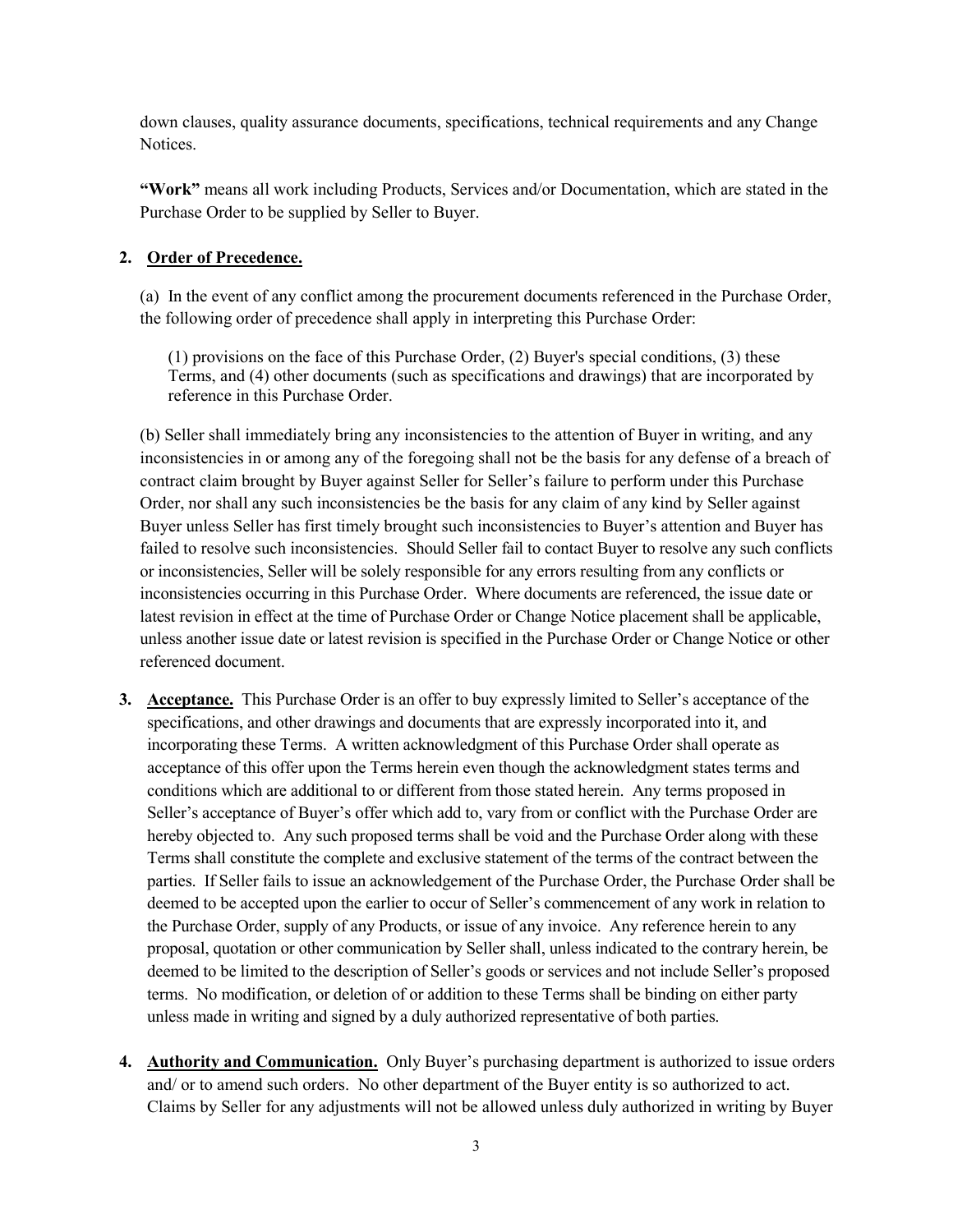prior to implementation. All written communications are to be directed to Buyer's purchasing representative. Communications from, to or among engineering or quality assurance personnel on technical or quality matters is permitted; however, any agreements resulting from communications with organizations of Buyer other than its purchasing organization shall be binding only if documented by Buyer's purchasing representative in a written change notice.

5. Inspection, Access, Oversight and Audit. At all reasonable times, including the period of manufacture, all Products, Services and Work (including Work performed by Seller's subcontractors and suppliers) shall be subject to inspections, oversight and tests as Buyer may direct and may be performed by Buyer, its customers and/or representatives of either. Seller shall provide Buyer, Buyer's customer or their representatives with access to plant, facilities and records of Seller and its subcontractors and suppliers for inspection, oversight, tests and/or audit. If inspections and tests are made on Seller's (or Seller's subcontractors or supplier's) premises, Seller shall furnish, at no additional charge, facilities and assistance for safe and convenient inspections and tests. Buyer may charge Seller for additional costs to Buyer when Products, Services and/or Work are not ready for scheduled inspections and tests.

Buyer may inspect 100% or a sample of all Products or any lot of Products at Buyer's option. In case any Products, Services and/or Work are defective or otherwise not in conformity with the Purchase Order requirements, Buyer may, in its sole discretion and without waiving any other remedies that may be provided in these Terms or at law: (i) reject and return the supplies, material and/or Documentation at Seller's expense and risk for refund of invoice price or for correction or replacement; (ii) rework same to conform them to Purchase Order requirements and charge Seller the cost occasioned thereby; (iii) if rework is impractical and Seller fails to make prompt replacements, Buyer may make such replacements and charge Seller for the cost occasioned thereby; (iv) require that Seller re-perform non-conforming Services; (v) equitably adjust the price; or (vi) terminate this Purchase Order in whole or in part for default. All handling, storage, freight (both ways) and demurrage charges shall be at the cost of Seller. Payment for Products, Services and/or Work rejected hereunder shall be reimbursed by Seller within (7) days of written request.

Seller and Seller's suppliers/subcontractors shall not make any changes in the manufacture of Products to be delivered pursuant to Purchase Orders issued hereunder in manufacturing processes, materials, accessories, design, form, fit or function or in any other way without prior written notification to Buyer and Buyer's advance written acceptance of such proposed change. Such notification and required acceptance extends to any change in external suppliers or location of manufacture or processing. Buyer reserves the right to terminate this Purchase Order for default if any changes are made by Seller and Seller's suppliers/subcontractors without obtaining the Buyer's advance written approval.

Except as otherwise agreed in writing, all shipments and supplies furnished under this Purchase Order shall be subject to final inspection and acceptance by Buyer after delivery, at Buyer's facility or other location notwithstanding any previous inspection, or the earlier passing of title to Buyer or any prior payment by Buyer, or any prior inspection of any type. In case any Products, Services and/or Work is defective or otherwise not in conformity with the Purchase Order requirements, Buyer may, in its sole discretion and without waiving any other remedies that may be provided in the Purchase Order or at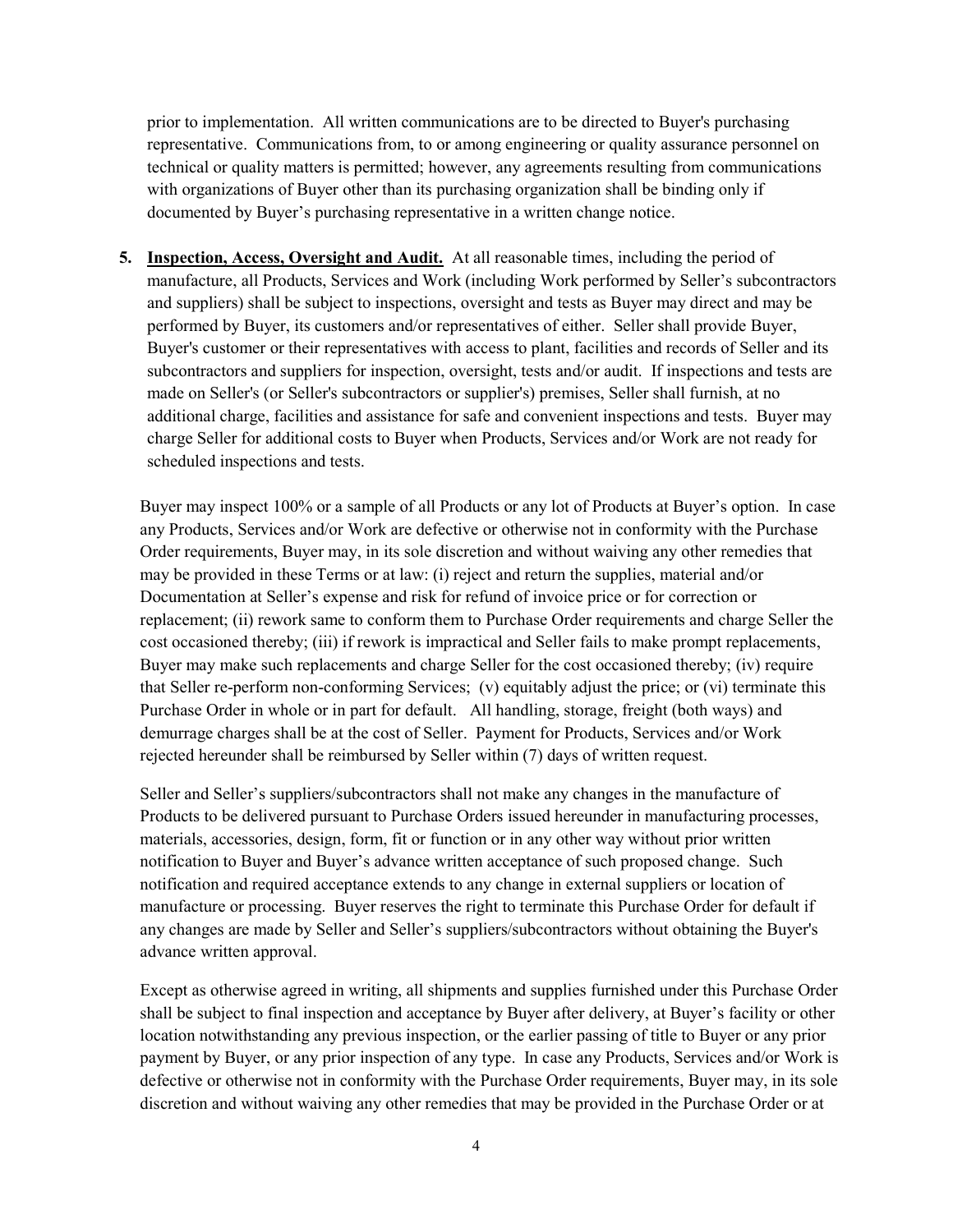law exercise its rights as is provided in the Purchase Order and these Terms. Seller must notify Buyer of any non-conforming Products prior to shipment to Buyer. Seller must obtain written approval from Buyer prior to shipping any non-conforming Products to Buyer. Seller must notify Buyer of any non-conforming Products if determined during or after shipment.

The inspection, approval, review or failure to inspect shall not relieve Seller from any of its obligations under the Purchase Order or constitute a waiver of any defects or nonconformities. The acceptance by Buyer of any Products, Services and/or Work under any Purchase Order will not limit or affect any warranty or right of indemnity granted by Seller under the Purchase Order, these Terms or otherwise.

Seller shall maintain a quality control and inspection system acceptable to Buyer, and its customer. This system shall ensure Seller's personnel are aware of the expectation for ethical behavior, their contribution to product or service conformity and product safety. During performance of this Purchase Order, Seller's quality control or inspection system and manufacturing processes are subject to review, verification and analysis by Buyer, its customer, the prime contractor and the applicable regulatory authorities. Seller shall maintain quality records associated with this Purchase Order for a minimum period of seven (7) years unless the Purchase Order indicates a longer retention period. Buyer may also request periodic phone conferences, status report submittals, or other reasonable and mutually-agreeable oversight activities.

6. Delivery. Delivery of the Products, Documentation and/or performance of the Services in accordance with the established schedule stated in the Purchase Order is a material requirement of this Purchase Order. TIME IS OF THE ESSENCE. Seller shall furnish all resources necessary to assure compliance with the established delivery dates and/or performance dates. No acts of Buyer, including without limitation, modifications to this Purchase Order or acceptance of late deliveries, shall constitute a waiver of this provision. Seller shall also provide free of charge all documentation reasonably required by Buyer to use, operate and maintain the Products and/or Services. Except as may be specified in the Purchase Order, all documentation, installation, maintenance and operations manuals will be in English. Any translation requirements are Seller's responsibility.

All deliveries shall be strictly in accordance with the applicable quantities and schedules set forth in this Purchase Order. Unless otherwise specified in this Purchase Order, Seller shall not ship quantities less than or greater than those specified in this Purchase Order. Buyer shall have no obligation to return or pay for any quantities in excess of those specified in this Purchase Order. Buyer reserves the right to reject and/or return, at Seller's expense and risk, including transportation both ways, all or any part of a delivery that varies from the quality or quantity authorized by the Buyer for shipment. Buyer additionally reserves the right to accept such Products with the obligation for payment deferred until the agreed upon payment period after delivery should have been made pursuant to the delivery schedule.

The Buyer will provide the applicable delivery term for the Products on the Purchase Order. If the Seller or the Buyer is a U.S. entity, the Buyer may indicate on the Purchase Order that the delivery term is a Uniform Commercial Code ("UCC") delivery term. In that case, the delivery terms are to be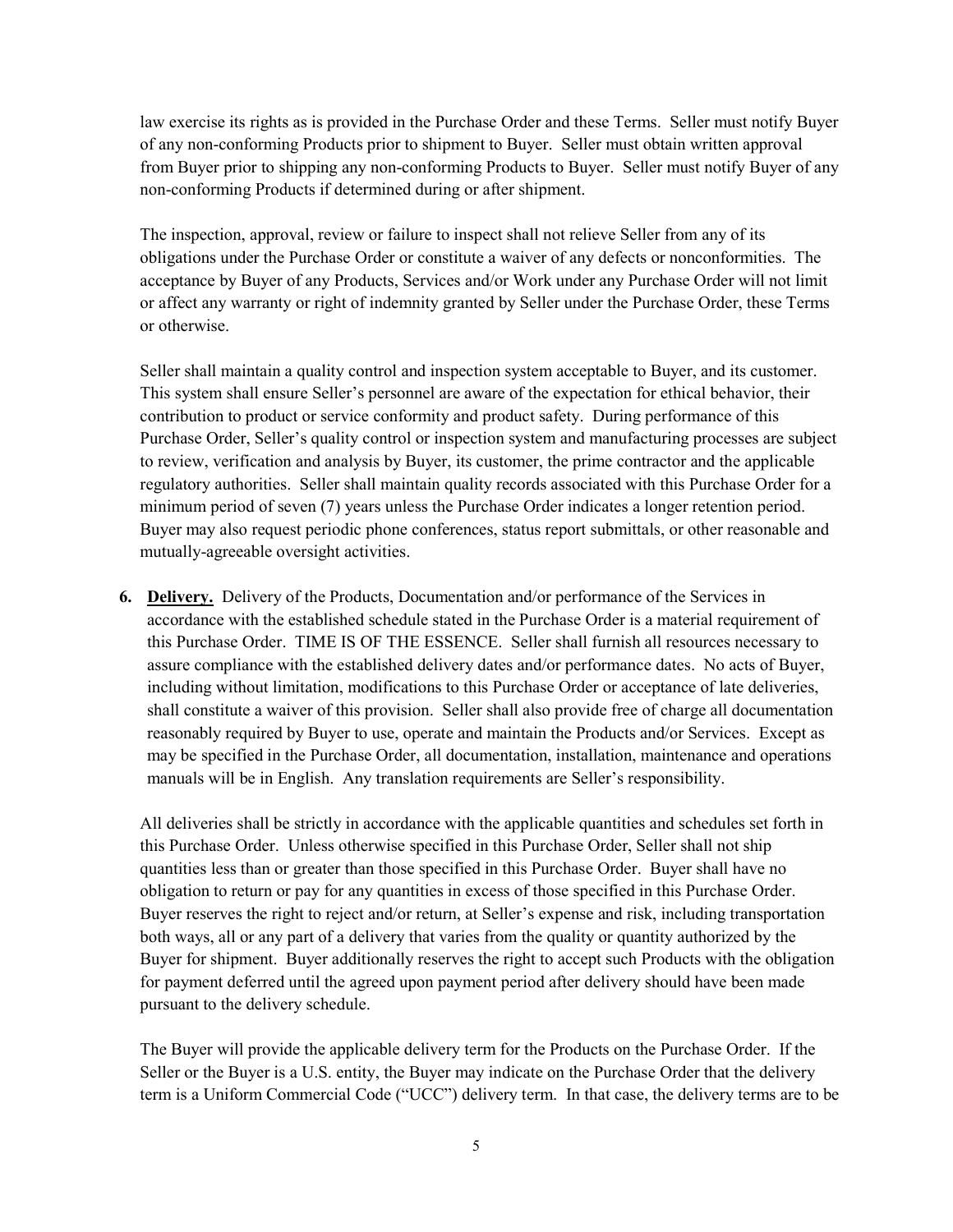interpreted in accordance with the Uniform Commercial Code ("UCC") as adopted by the State of New York, United States of America. If the Seller or the Buyer is a non-U.S. entity, the Buyer may indicate on the Purchase Order that the delivery term is an Incoterms delivery term. "Incoterms" means the international rules for the interpretation of the trade terms of the International Chamber of Commerce as enforced on the date when the Purchase Order is issued by Buyer. Any term or expression defined in or given a particular meaning by the provisions of the UCC or Incoterms shall have the same meaning in the Purchase Order, but if there is any conflict between the provisions of the UCC or Incoterms and these Terms, these Terms shall prevail.

In the event the Seller and the Buyer are U.S. entities and a delivery term is not specified on the Purchase Order, the delivery will be made by Seller FOB Buyer facility as defined by the UCC. In the event the Seller or the Buyer is a non-U.S. entity and a delivery term is not specified on the Purchase Order, the delivery will be made by Seller DAP Buyer facility as defined by Incoterms.

Upon request, Seller will provide Buyer with all up to date information relating to the progress in completing the Purchase Order in a form and frequency acceptable to Buyer. Seller will, at its expense, deliver by express or air shipment or by the most expeditious way to the delivery location if the delivery schedule is endangered in whole or in part for any reason. In the event that Seller fails to do so, Buyer may undertake the transportation of such items at Seller's cost and expense. Seller shall not, without Buyer's prior written consent, manufacture or procure materials in advance of Seller's reasonable flow time or deliver in advance of schedule. Seller shall give notice of shipment to the Buyer at the time of delivery of any shipment of Products to a carrier for transportation. Seller shall co-operate with the Buyer to minimize the duties payable on shipments, including routing to protect the lowest tariff rate.

Whenever it appears Seller will not meet the delivery schedule, Seller shall immediately notify Buyer in writing of the reason and estimated length of the delay. This notice shall be informational only, and shall in no way affect the rights or remedies available to Buyer. Seller shall make every effort to avoid or minimize the delay to the maximum extent possible. Any additional cost incurred by Buyer or Seller because of late delivery shall be borne by Seller unless specifically authorized in writing by Buyer.

When requested by Buyer, Seller will develop and maintain in a form acceptable to Buyer, a comprehensive activity/task based schedule ("the Schedule"). At its election, Buyer may provide, at no cost to Seller, assistance in the development of the Schedule. The Schedule will contain a comprehensive activity-based listing for all major Products, Services and/or Work deliverables required by the Purchase Order, and shall also include information on any processes being performed outside the Seller's facility (outside processing). Seller shall update the Schedule at regular intervals but no less than monthly to ensure its accuracy. Seller will make its Schedule available to Buyer in a format specified by Buyer for review at reasonable times and places.

If Seller is unable to meet the required delivery schedules for any reason, Buyer shall have the option to: (1) terminate this Purchase Order, or (2) fill this Purchase Order or any portion thereof, from sources other than Seller and to reduce Seller's Purchase Order quantities accordingly at no increase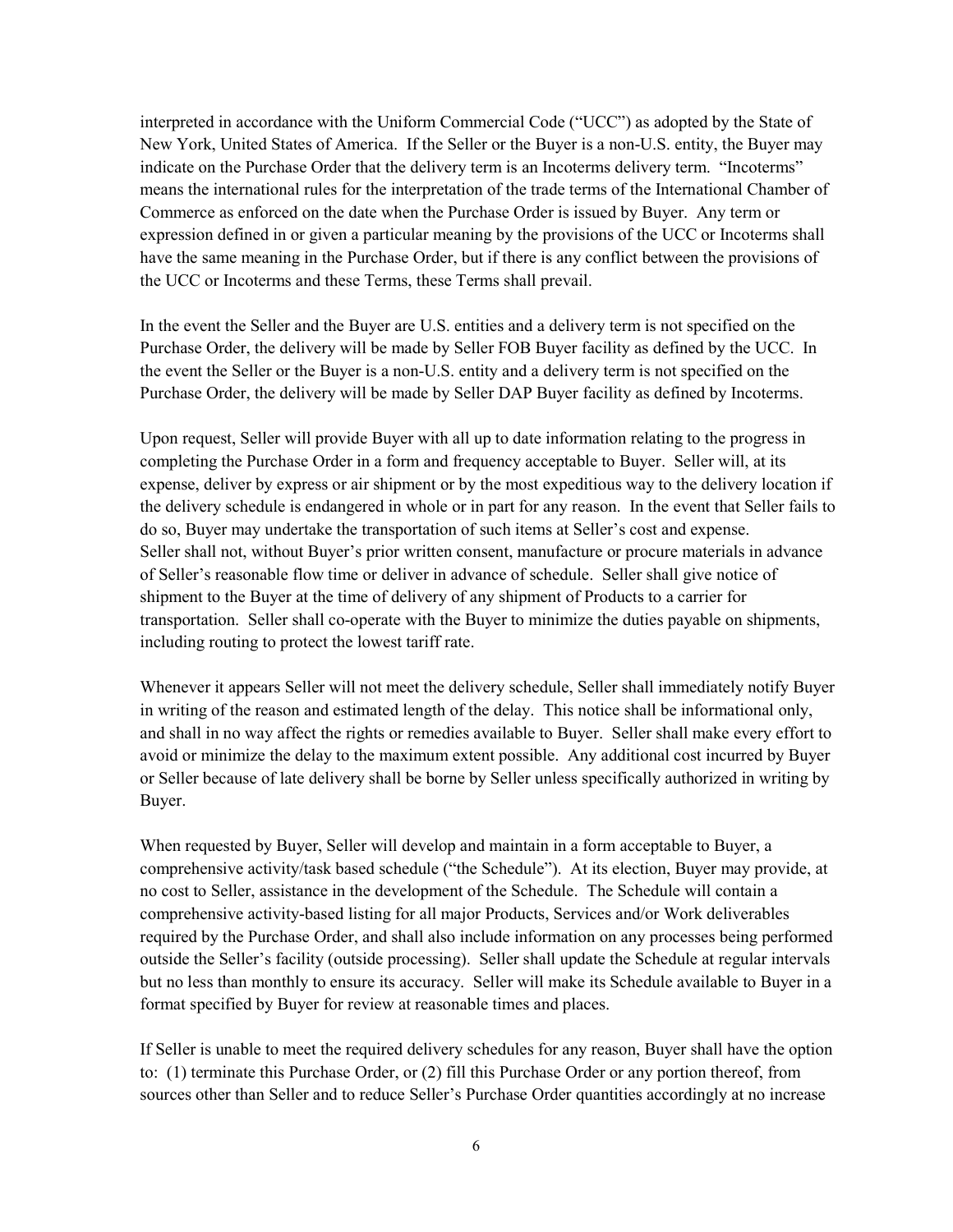in unit price, without any penalty to Buyer. The rights accorded Buyer pursuant to this paragraph shall not limit Buyer's rights under the "Termination" provision of this Purchase Order.

Seller shall be responsible for packaging, loading and tying-down of each shipment in accordance with the specifications and requirements of the Purchase Order or in the absence thereof, in a manner to ensure safe delivery of the materials or ordered items.

7. Ownership. All Documentation created in or resulting from Seller's performance under this Purchase Order, including all patent rights, copyrights, rights in proprietary information and other intellectual property rights shall be exclusively owned by and be the property of Buyer and shall not be used by Seller for any purpose other than the performance of work under this Purchase Order.

All Documentation delivered to Buyer by Seller shall also be exclusively owned by and be the property of Buyer and shall not be used by Seller for any purpose other than the performance of work under this Purchase Order. Buyer may use such Documentation for any purpose, whatsoever, irrespective of any statement to the contrary appearing on such Documentation.

Seller agrees to transfer and does hereby transfer to Buyer all right, title and interest in and to all intellectual property rights associated with such Documentation created in or resulting from Seller's performance under this Purchase Order or delivered to Buyer by Seller under this Purchase Order.

Seller will, at its expense, execute or obtain the execution of any papers as may be necessary to perfect ownership of the Documentation to Buyer or as may be necessary in obtaining, maintaining or enforcing any intellectual property rights by Buyer. Seller also agrees that any intellectual property which is protectable by copyright will be considered a work made for hire for Buyer. Seller shall, at its expense, obtain any and all licenses and rights necessary to afford Buyer the foregoing rights. Seller agrees that it shall not produce for or quote prices to any other party goods or materials, which are manufactured according to Buyer's proprietary specifications and are not a part of the Seller's standard product offering.

Title shall pass to Buyer or Buyer's customer in accordance with the delivery terms designated in the Purchase Order. Seller shall identify and segregate such materials which are the property of Buyer, unless waived in writing by Buyer. In the event the Purchase Order provides for milestone or progress payments to be made by Buyer to Seller, title to Product furnished or to be furnished (or information generated or developed) under this Purchase Order shall be deemed transferred to Buyer or Buyer's customer as payments are made. In the event milestone or progress payments are made by Buyer prior to delivery, Seller shall execute and deliver such security agreements, financing statements and other documents as may be deemed necessary by Buyer to protect its rights therein.

Seller agrees that the Products delivered to Buyer under this Purchase Order will be free and clear of all liens, claims and encumbrances at the time of delivery. The obligations of this paragraph shall survive termination or completion of this Purchase Order.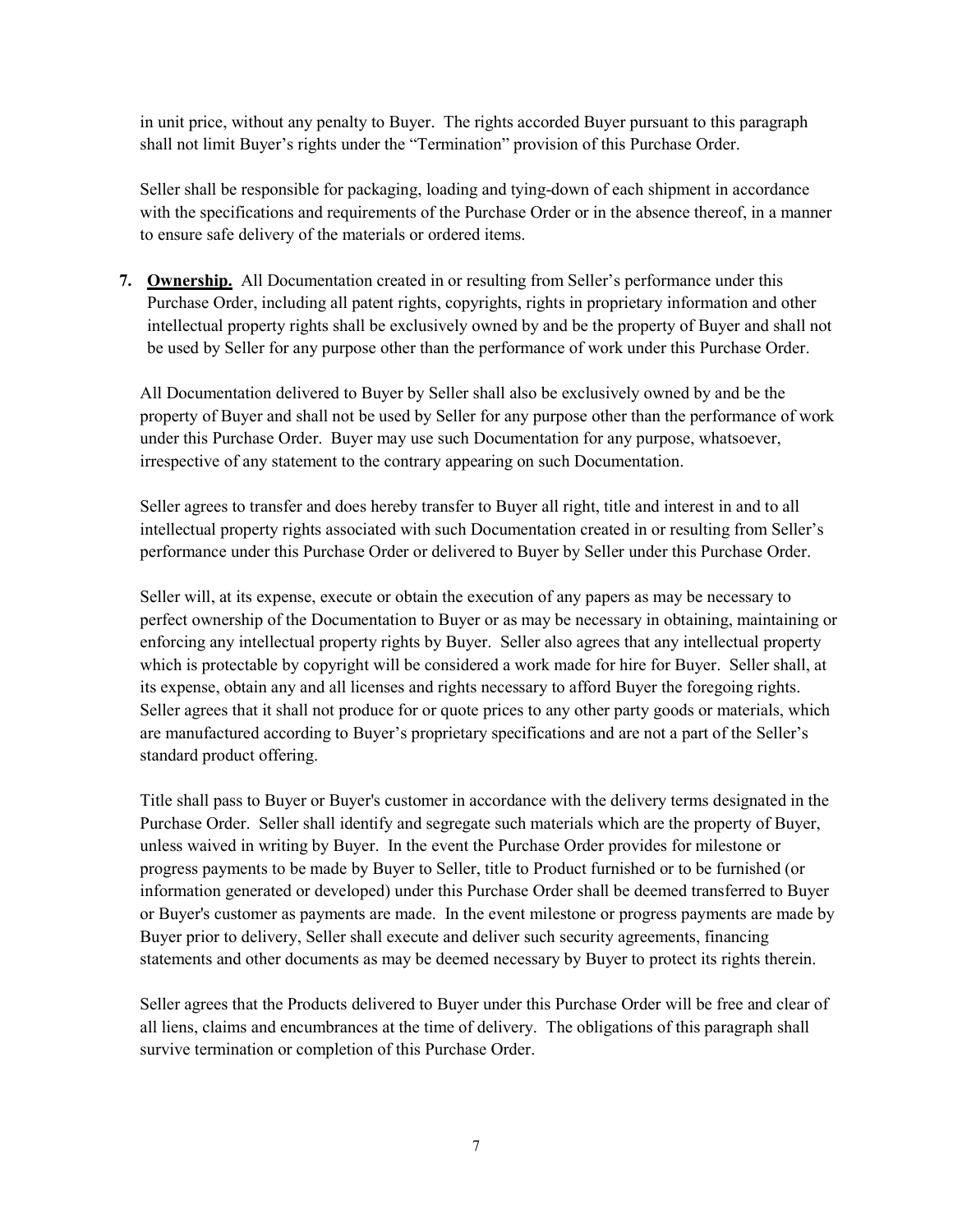- 8. Risk of Loss. Seller shall have risk of loss of the materials or ordered items furnished under this Purchase Order until arrival at the destination designated in this Purchase Order.
- 9. Changes. Buyer may, at any time, by a written change notice (a "Change Notice"), without notice to any sureties, make changes to any aspect of the Purchase Order and/or its performance, including, without limitation: (i) drawings, designs or specifications; (ii) method of shipment or packing; (iii) place or time of inspection, delivery or acceptance; (iv) the quantity and/or type of goods and/or services ordered; (v) the work or service schedules; (vi) the amount of any Buyer furnished property; and (vii) suspending the work in whole or in part for a stated time period. Upon receipt of a suspension order, Seller will immediately take all reasonable steps to minimize the incurrence of costs allocable to the work covered by the Purchase Order during the period of work stoppage. If Seller considers that the conduct, statement or direction of any of Buyer's employees constitutes a change hereunder, Seller shall notify Buyer's purchasing department and take no action on the perceived change pending written approval of Buyer's purchasing department. For example, Buyer's engineering, technical and other personnel may, on occasion, render assistance, exchange information, or provide advice to Seller's personnel concerning the goods or services furnished hereunder. Such assistance, exchange, or advice shall not constitute a change under this section or a waiver of the Seller's existing obligations. In order to be valid and binding upon Buyer, any change, waiver, or amendment of this Purchase Order must be in writing and approved by an authorized representative of the Buyer's purchasing department. Only Buyer's purchasing department has the authority to approve a change, which approval shall be effective only if reduced to writing. Any change made by Seller without such written approval shall be deemed voluntary by Seller and not compensable in the cost of or time required for performance.

Seller shall comply with such Change Notices. If the change materially affects Seller's cost or time for performance, Seller shall, upon receipt of a Change Notice, promptly advise Buyer of any effect thereof on the provisions of this Purchase Order, the performance of the Work, including cost and/or schedule. If any such Change Notice causes an increase or decrease in the cost of or time required for performance of this Purchase Order, whether or not changed by the Change Notice, Seller shall promptly prepare and submit to Buyer an estimate of the increase or decrease in the applicable fees and/or time for performance necessitated by such Change Notice. No claim by Seller for adjustment hereunder shall be allowed unless made in writing for a specified amount within twenty (20) days from the date notice of any such Change Notice is received by Seller and any claim may only include reasonable costs and schedule impact that will necessarily be incurred as a direct result of the Change Notice. Buyer shall make an equitable adjustment in writing to the Purchase Order price and/or delivery schedule if the change materially affects Seller's cost or time for performance.

Upon receipt of a Change Notice issued by Buyer, Seller shall implement same and proceed diligently with its execution notwithstanding that agreement may not have been reached on an equitable adjustment. The failure to agree on an equitable adjustment shall not excuse Seller from proceeding with performance of the Purchase Order as changed by a Change Notice. Nothing contained in this Section shall relieve or excuse Seller from proceeding without delay in performing this Purchase Order as modified by a Change Notice. Seller shall, at Buyer's direction, proceed with the change pending resolution of any dispute.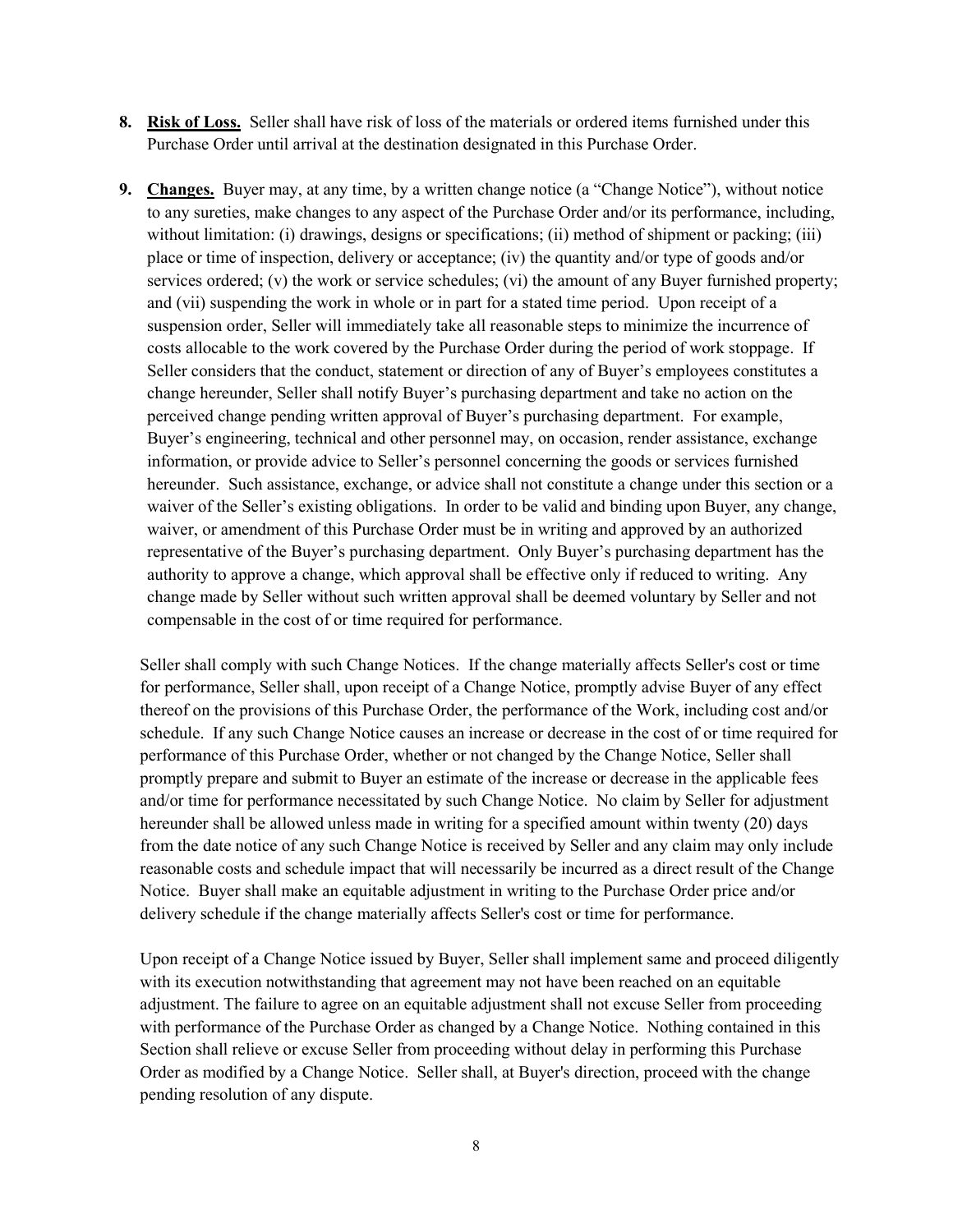Seller shall notify Buyer in writing in advance on each occasion of any and all proposed changes to: (i) the Products and/or Services, including without limitation their specifications, components and/or composition; (ii) the manufacturing process; (iii) plant, equipment and/or tooling changes or moves; (iv) the location of any work performed hereunder; and/or (v) suppliers and/or subcontractors. Such a proposed Seller change shall not occur until Buyer has had the opportunity, at Seller's cost, to conduct such audits, surveys and/or testing necessary to determine the impact of such a proposed change on the Products and/or Services and Buyer has approved the proposed change in a Change Notice or in a writing. Seller shall be responsible for obtaining, completing and submitting proper documentation regarding any and all changes, including complying with any written change procedures issued by Buyer. No claim by Seller for an adjustment to the schedule and/or price shall be allowed as a result of Seller's compliance with this section. In addition, Buyer's approval or disapproval of any requested change made by Seller shall not be the basis for an equitable adjustment under this section.

NOTWITHSTANDING THE ABOVE OR ANY OTHER PROVISION OF THIS PURCHASE ORDER, THE SELLER HEREBY AGREES THAT NO CHANGES TO THE PRODUCT AND/OR SERVICES THAT MAY BE REQUIRED IN ORDER TO MEET THE SPECIFIED PERFORMANCE REQUIREMENTS OF THIS PURCHASE ORDER SHALL ENTITLE THE SELLER TO ANY ADJUSTMENT IN EITHER PRICE OR TIME FOR PERFORMANCE.

- 10. Assignment. Seller may not assign this Purchase Order or any interest herein (including without limitation payment) without the Buyer's prior written consent. Seller will obtain written acknowledgement by any permitted assignee, subcontractor and/or supplier to Seller of such party's commitment to act in a manner consistent with Buyer's code of conduct, and to submit to, from time to time, on-site inspections or audits by Buyer or Buyer's third party designee as requested by Buyer without charge. Seller shall ensure that any permitted assignee shall be bound by the Terms of this Purchase Order. The non-assigning party shall not have any obligation to an assignee of the assigning party unless such consent is obtained. The Buyer is permitted to assign this Purchase Order to any Curtiss-Wright Corporation Affiliate.
- 11. Intellectual Property Indemnity and Remedies. Seller shall, at its own expense, indemnify, defend and hold Buyer and/or its customers harmless from all costs, damages, expenses, fees, liabilities and losses which may be incurred based on any action, allegation, claim, proceeding or suit that any Product, Services or Documentation furnished hereunder or any part thereof constitutes an infringement or misappropriation of any claim of any patent, copyright, trade secret or other intellectual property right, except for items manufactured by Seller pursuant to designs solely developed by Buyer and furnished to Seller by Buyer. Seller shall, at its own expense, settle or defend all actions, claims, proceedings or suits against Buyer in which any such infringement or misappropriation is alleged, and if any judgment shall be rendered against Buyer in any such action, claim, proceeding or suit, Seller shall, at its own cost and expense, satisfy and discharge same. Notwithstanding the foregoing, any settlement of such an action, claim, proceeding or suit shall be subject to Buyer's written consent, which consent shall not be unreasonably withheld or delayed. If the Product, Services or Documentation furnished hereunder or any part thereof is held in any action,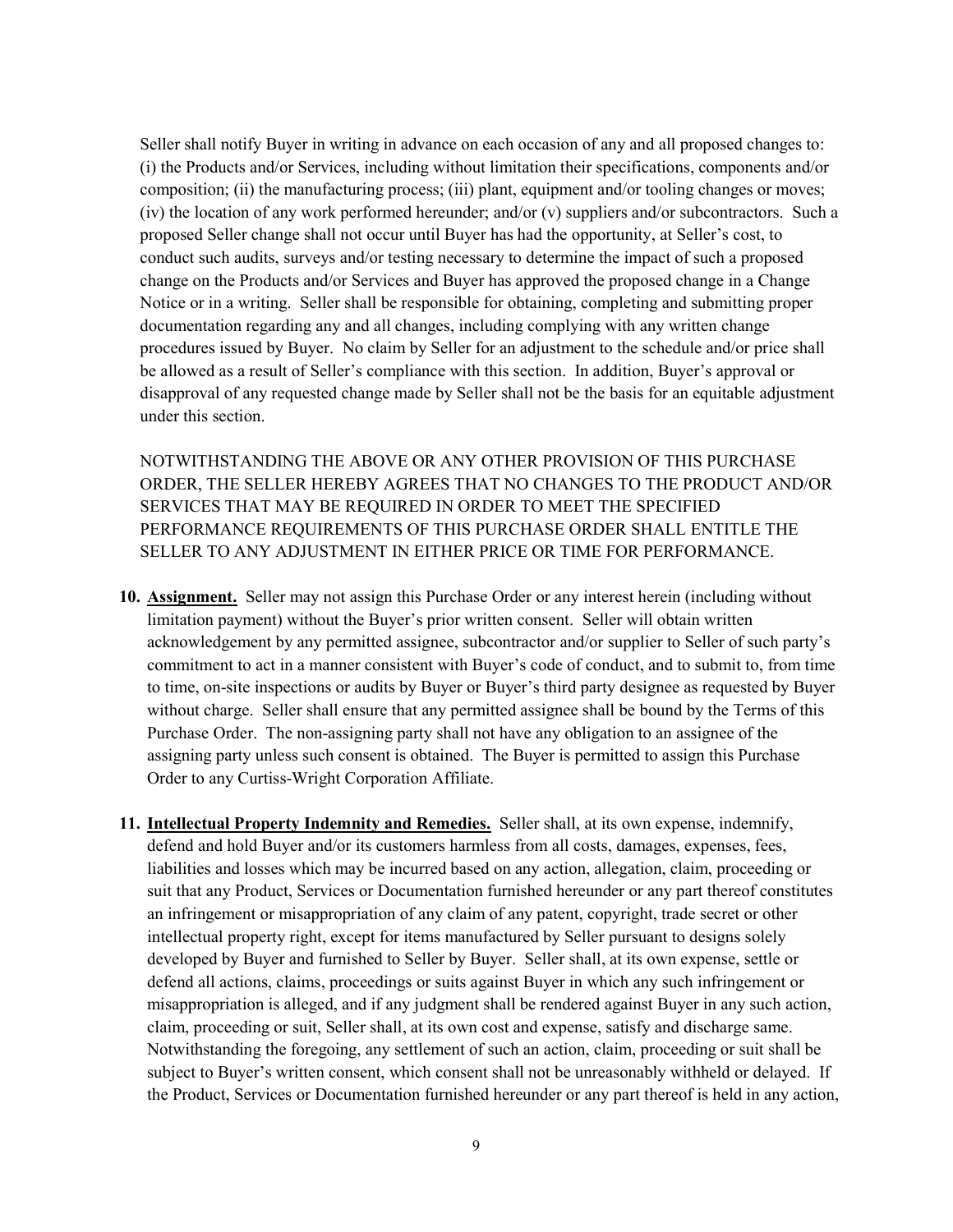claim, proceeding or suit to constitutes an infringement or misappropriation or its use enjoined, Seller shall at its expense, in a timely manner: (1) procure for the Buyer and its customers the right to continue using the Product, Services and/or Documentation or part thereof, or (2) replace it with a substantially equivalent non-infringing Product, Services and/or Documentation, or (3) modify it so it becomes non-infringing, but is substantially, functionally equivalent. In the event of the impossibility of the foregoing options, Seller shall provide Buyer a refund of the purchase price of the Product, Services and/or Documentation.

### 12. Compliance with Laws and Standards.

(a) Where the location of Buyer is North America, Seller, in the performance of this Order, shall comply with all federal, state and local laws, rules and regulations, code and standards applicable to or incorporated by reference in this Purchase Order, including, but not limited to, all applicable environmental protection laws, rules and regulations, all data privacy laws, the Fair Labor Standards Act of 1938, as amended (29 U.S.C. § 201 et seq.) and the Occupational Safety & Health Act of 1970, as amended ("OSHA"), and all rules and regulations thereunder.

### Buyer is an equal opportunity employer and federal contractor or

subcontractor. Consequently, the parties agree that, as applicable, they will abide by the requirements of 41 CFR 60-1.4(a), 41 CFR 60-300.5(a) and 41 CFR 60-741.5(a) and that these laws are incorporated herein by reference. These regulations prohibit discrimination against qualified individuals based on their status as protected veterans or individuals with disabilities, and prohibit discrimination against all individuals based on their race, color, religion, sex, sexual orientation, gender identity or national origin. These regulations require that covered prime contractors and subcontractors take affirmative action to employ and advance in employment individuals without regard to race, color, religion, sex, sexual orientation, gender identity, national origin, protected veteran status or disability. The parties also agree that, as applicable, they will abide by the requirements of Executive Order 13496 (29 CFR Part 471, Appendix A to Subpart A), relating to the notice of employee rights under federal labor laws. Appropriate action shall be taken by Seller, with respect to itself and any of its suppliers, vendors and any of its subcontractors in order to insure compliance with such laws.

Each invoice submitted against this Purchase Order shall constitute a representation and warranty by Seller that the Products, Services and/or Documentation were delivered in compliance with all such legal requirements, and if Buyer is subjected to any liability as the result of Seller's or its subcontractors' failure to comply with the requirements of this clause, then Seller agrees to indemnify and hold Buyer harmless to the full extent of any loss, damage or expense resulting from such failure. Seller agrees to furnish information, within seven (7) days of Buyer's request, regarding payment, offer, or agreement to pay "political contributions" or "fees or commissions" (as those terms are defined at 22 C.F.R. 130) with respect to any sale by the Buyer for which a license or approval is required form the Office of Defense Trade Controls, Department of State or any sale pursuant to a contract with the Department of Defense under Section 22 of the Arms Export Control Act (22 U.S.C. § 2762).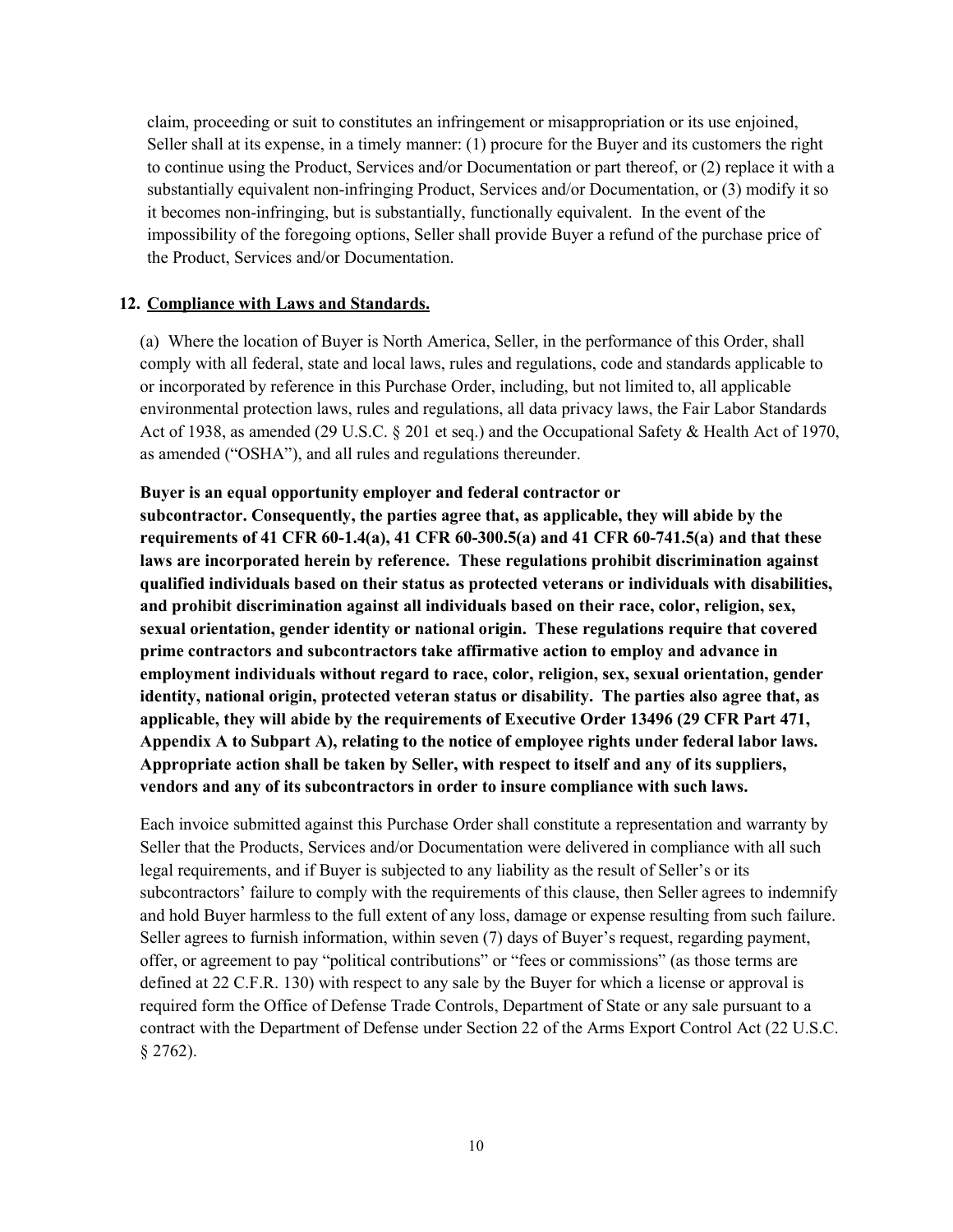(b) Where the location of Buyer is Europe, Seller shall comply with the requirements of the Health and Safety at Work Act 1974 and any other relevant legislation (including without limitation those relating to the notification of precautions to be observed in relation to Products and their handling operation and storage). The Seller will ensure that full details of all such precautions shall accompany each consignment of Products and that Buyer is notified of all restrictions and/or limitations as to the shelf life of Products immediately after the Purchase Order comes into effect.

(Applicable to plant, machinery and equipment) In accordance with current Health and Safety Legislation, the following requirements must be fulfilled by the Seller:

- (i) the machinery satisfies the essential health and safety requirements.
- (ii) the appropriate conformity assessment has been conducted.
- (iii) the responsible person has issued either a Declaration of Conformity or a Declaration of Incorporation.
- (iv) the CE mark has been properly affixed.
- (v) the machinery is safe.
- (vi) the manufacturer has carried out research and tests on the machinery and components to ensure that the design and construction is sound.

The Seller shall ensure that hazardous or sensitive substances are clearly marked as such in accordance with Control of Substances Hazardous to Health Regulations 1988 (COSHH) and any subsequent amendment thereof and that any safety precaution data sheets required for their handling are also clearly indicated on packaging and delivered therewith.

Where Product is to be delivered into Europe, the Seller shall ensure that all substances, preparations and articles supplied conform to the EU Regulation (EC  $N^{\circ}$  1907/2006) on the Registration, Evaluation and Authorization of Chemicals (REACH) which came into force in June 2007. Seller shall also ensure that any substances, preparations or articles that contain any of the substances detailed on the "Candidate List" published by the European Chemical Agency (ECHA), are detailed on the Health and Safety data sheet supplied with the Product, and that Buyer is fully informed and agrees to accept this Product.

### 13. Termination.

(a) Termination for Default. Buyer may, by Change Notice or written notice, terminate this Purchase Order for Seller's default, in whole or in part, and/or cancel all or any part of the undelivered portion of this Purchase Order if Seller:

(i) fails to deliver the Product or Documentation and/or perform the Services by the time or in the manner specified in this Purchase Order;

(ii) fails to make progress which, in Buyer's reasonable judgement, endangers performance of this Purchase Order in accordance with its terms;

(iii) fails to furnish adequate assurances after a written demand by Buyer for such assurance when reasonable grounds for insecurity arise with respect to Seller's performance;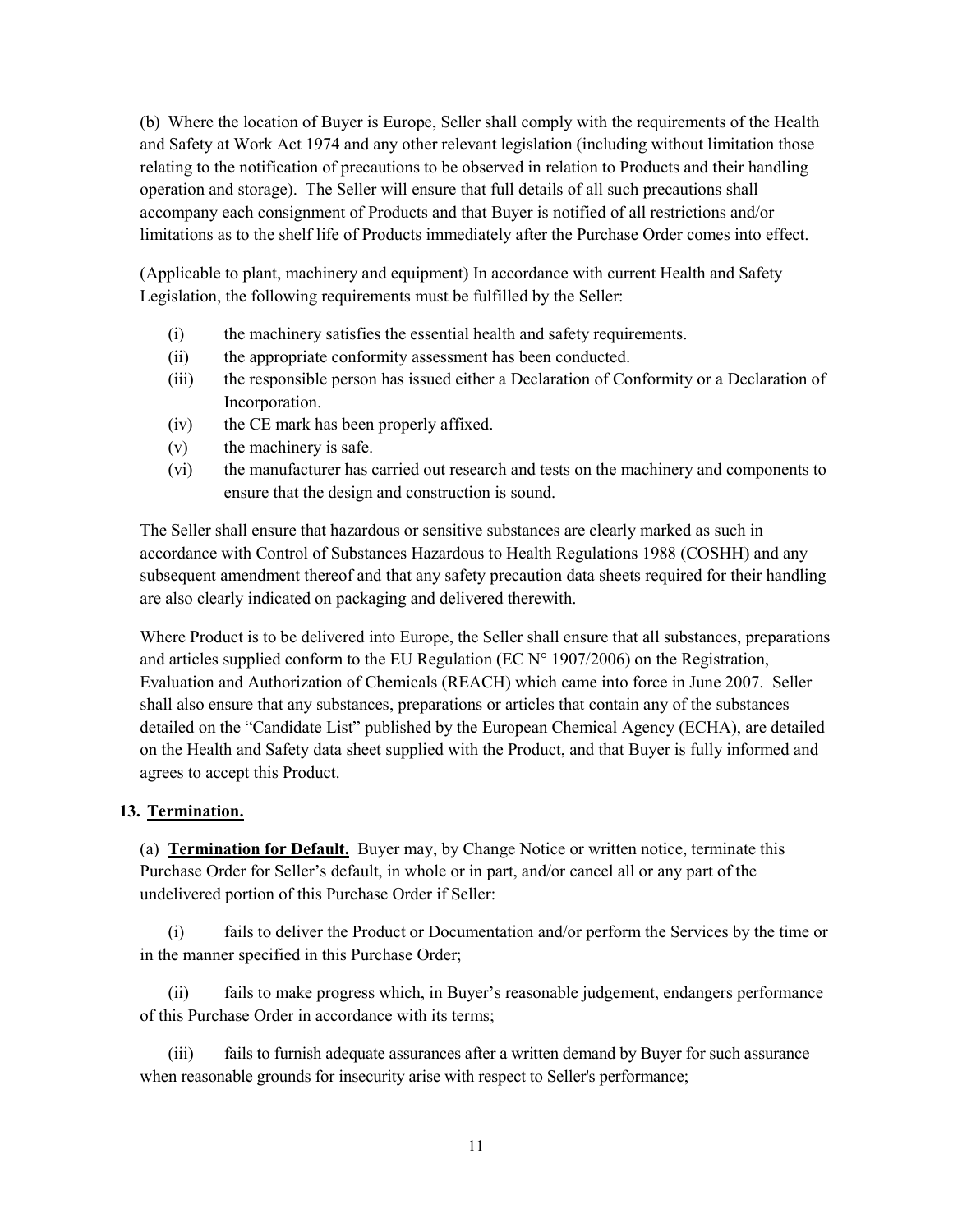(iv) fails to deliver Product or Documentation and/or perform Services that meet the specifications; and/or

(v) fails to perform or comply with any obligation of this Purchase Order or any part thereof.

Such termination and/or cancellation shall become effective if Seller does not cure such failure within ten (10) days of receiving notice of default.

Any such termination or cancellation shall be without liability to Buyer except to pay for completed Product, Services and/or Documentation delivered and accepted by Buyer prior to termination or cancellation. In the event of any such termination or cancellation, Buyer may take possession of any materials or equipment incorporated or contemplated to be incorporated into the Product, Services and/or Documentation and cause the work to be completed in whatever manner Buyer deems appropriate at the Seller's sole cost and expense. Seller shall promptly assign to Buyer, or Buyer's designee, such contracts and purchase orders as Buyer shall request be so assigned in connection with the Product, Services and/or Documentation.

Upon termination or cancellation, Buyer may procure from another party, at Seller's expense, and upon terms it deems appropriate, goods, Software, articles, documents or other materials, and any data or other information or services similar to those so terminated or cancelled. Seller agrees that it will be liable for Buyer's re-procurement charges, which exceed the amount which would have been due to the Seller had the Seller satisfactorily completed this Purchase Order. Seller shall continue performance of this Purchase Order to the extent not terminated or cancelled.

As an alternate remedy and in lieu of termination or cancellation for default, Buyer, at its sole discretion, may elect to extend the delivery schedule and/or waive other deficiencies in Seller's performance, making Seller liable for any costs, expenses or damages arising from any failure of Seller's performance. If Seller for any reason anticipates difficulty in complying with the required delivery date, or in meeting any of the other requirements of this Purchase Order, Seller shall promptly notify Buyer in writing. Any such extension and/or waiver by Buyer shall not be construed as a continuous or future waiver of such provision nor shall it in any way affect the right of Buyer to terminate the Purchase Order or cancel the Purchase Order for default in relation to Seller's late delivery, late performance or other deficiencies.

These rights and remedies are in addition to any other rights and remedies available to Buyer under these Terms, in law or in equity.

(b) Termination for Insolvency or Prolonged Delay. If Seller ceases to conduct its operations in the normal course of business, fails to meet its obligations as they mature, becomes insolvent, or if any proceeding under the bankruptcy or insolvency laws is brought by or against Seller, a receiver for Seller is appointed or applied for, an assignment for the benefit of creditors is made or an excused delay (or the aggregate time of multiple excused delays) lasts more than sixty (60) days, Buyer may immediately terminate this Purchase Order without liability, except for Product, Services and/or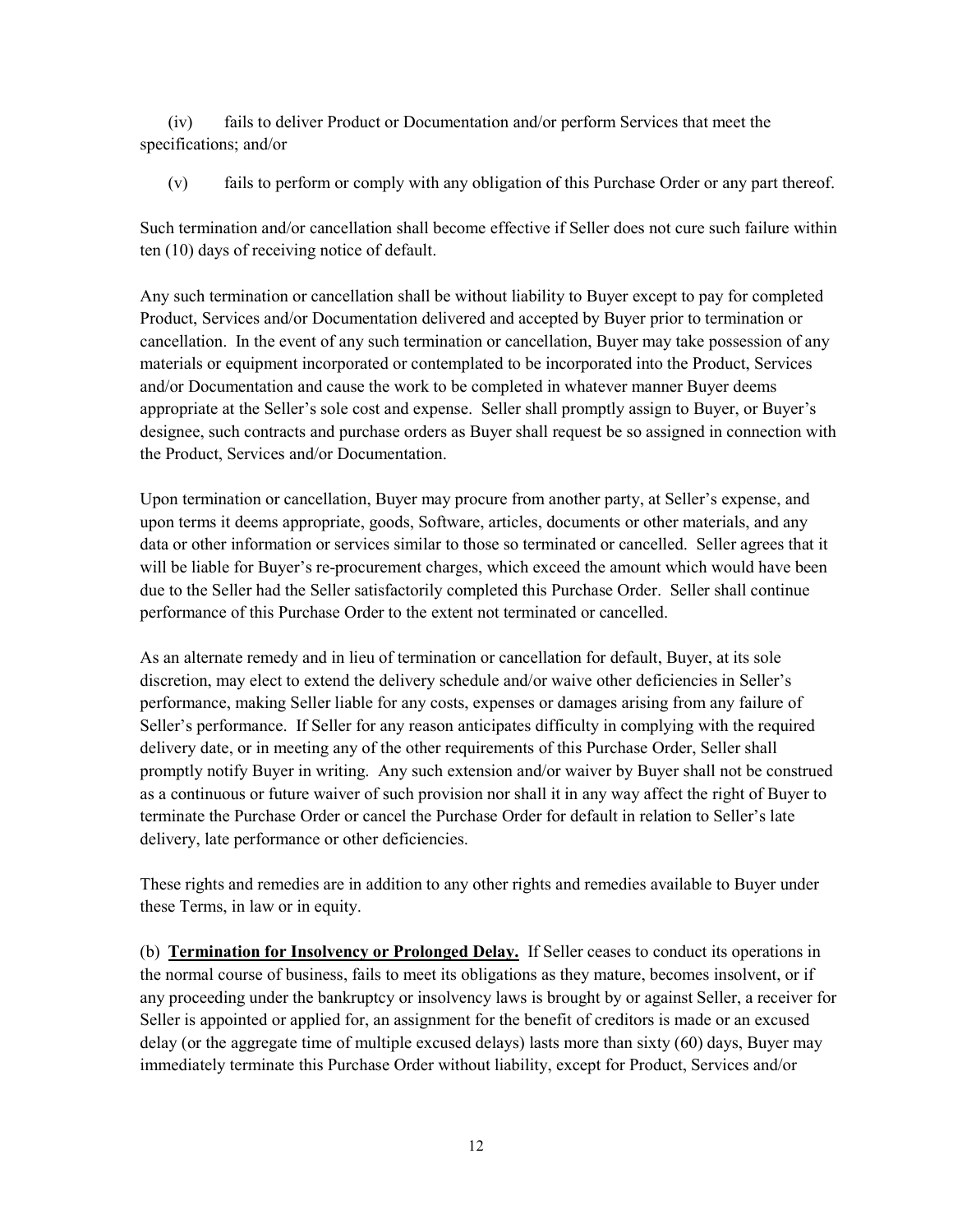Documentation completed, delivered and accepted within a reasonable period after termination (which will be paid for at the Purchase Order price).

(c) Termination for Convenience. Buyer may, by written notice, terminate this Purchase Order for Buyer's convenience, in whole or in part, at any time. In such event, Seller shall promptly comply with the directions contained in such notice and shall, subject to such direction: (i) take all necessary action to stop the work terminated, as provided in the notice, minimizing costs and liabilities and ensure that no further steps are taken to produce any undelivered Product or Documentation and/or perform any unperformed Services, (ii) protect, preserve and deliver any property related to this Purchase Order which is in Seller's possession pursuant to Buyer's direction; (iii) use its best endeavors to mitigate any loss it may have incurred as a result of termination; (iv) place no further orders or subcontracts except as may be necessary for the completion of Work not terminated; and (v) continue the performance of such part of the Work, if any, as may not have been terminated by the notice.

Upon termination under this clause, Buyer and Seller shall negotiate reasonable termination costs consistent with costs allowable under Article 9 entitled Changes, which are identified by Seller within thirty (30) days of Buyer's termination notice to Seller, unless the parties have agreed to a termination schedule in writing. Seller shall be entitled to reimbursement for its actual costs incurred up to and including the date of termination, such cost to be determined in accordance with current industry practices. In no event shall Buyer's obligations, as a consequence of the termination, exceed the Purchase Order price of the items terminated, less the aggregate of all prior payments made.

Upon payment of the amounts specified above, Seller shall make such disposition of completed or uncompleted items or any raw, semi-processed or completed materials as Buyer may direct. The Seller will comply with and be responsible for reasonable expenses incurred in effecting Buyer's directions.

In connection with any such termination, Buyer may examine Seller's records relating to this Purchase Order as Buyer may deem necessary, provided, however, that if Seller objects to an examination of Seller's records by Buyer, a mutually acceptable independent certified public accounting firm may make such examination and prepare a report for both parties at Seller's sole expense.

14. Subcontracting. Seller shall not subcontract any portion of the Work without the prior written approval of Buyer; provided, however, that, Seller's procurement of raw materials or services normally purchased by Seller and required by Seller in order to fulfill this Purchase Order shall not be construed as a subcontract. Subject to the foregoing, if Seller subcontracts any part of the Work under this Purchase Order outside of the final destination country where the Product and Documentation will be delivered or the Services performed, unless otherwise agreed in this Purchase Order, Seller shall be responsible for complying with all customs requirements and export control regulations related to such subcontracts. The Seller shall flow-down the provisions of this Purchase Order and its appendices to its suppliers through the Seller's purchase orders to the extent necessary.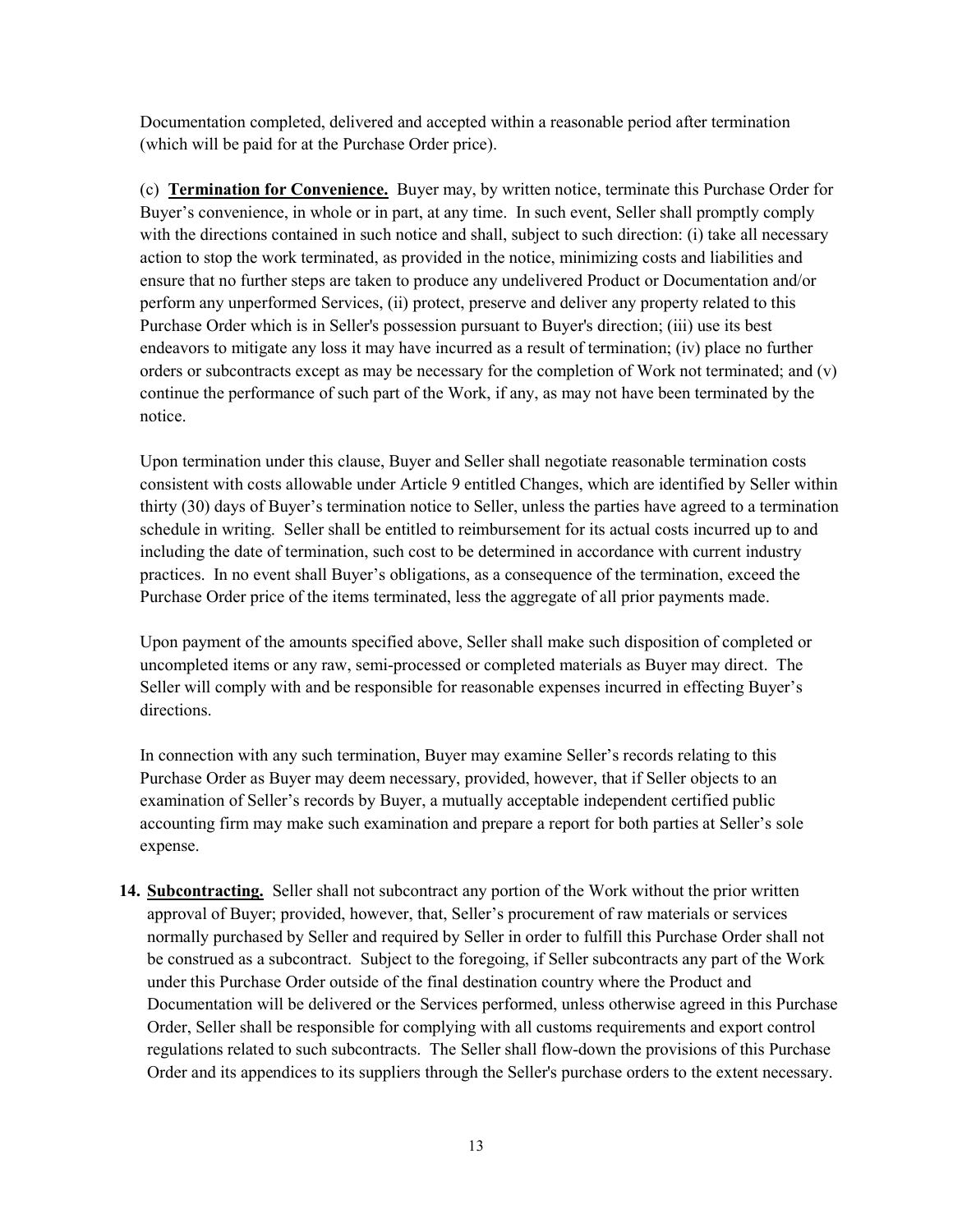15. Warranty. Seller warrants that the Product and Documentation delivered hereunder shall be free from defects in design, workmanship and materials; shall be of merchantable quality; shall be fit for the purpose intended; shall perform in the manner specified; be free of any defects in title and shall conform to all requirements of this Purchase Order. All Product and Documentation shall be warranted by Seller for two (2) years from the date such Product and/or Documentation is placed in service by Buyer or three (3) years after acceptance by Buyer, whichever first occurs.

Product and/or Documentation ordered to Government specifications shall comply with such drawings or specifications as are current at the date of this Purchase Order unless otherwise particularly specified by the Buyer. Any Product and/or Documentation to be delivered hereunder shall consist of new materials, not used, or reconditioned, remanufactured, or of such age as to impair its usefulness or safety unless specifically authorized by the Buyer in accordance with the Purchase Order. Seller shall maintain lot traceability for all Product and/or Documentation supplied on each Purchase Order in accordance with the requirements of the Purchase Order. Packing slips shall reference traceability number or batch number.

Seller warrants that Services furnished by Seller shall reflect the highest standards of professional knowledge and judgment, shall be free from defects in workmanship and shall conform to all requirements of this Purchase Order, until two (2) years from the completion of such Services.

Any inspection, delivery, review, approval of designs and/or other documentation furnished by Seller, or payment shall not relieve Seller of its obligations under any provision of this Purchase Order, including these warranties. Seller's warranties hereunder shall run to Buyer, its successors, assigns, customers and users of the Product, Documentation and/or Services and shall extend to any defect or nonconformity arising under the warranties.

With respect to any defective Product and/or Documentation or which are not in conformance with the Product /Documentation warranty, Buyer, without waiving any remedies provided by law and/or under this Purchase Order, may require Seller, at its sole expense, as directed by Buyer, to promptly: (1) repair or replace the defective or non-conforming Product/Documentation (and correcting any plans, specifications or drawings affected) in a timely manner; (2) furnish Buyer any materials, parts and instructions necessary to enable Buyer or its customer to correct or have corrected the defect or nonconformity, or (3) refund the purchase price, or an appropriate portion thereof, to Buyer.

With respect to any defective Services or which are not in conformance with the Services warranty, Buyer, without waiving any remedies provided by law and/or under this Purchase Order, may require Seller, at its sole expense, as directed by Buyer, to promptly: (1) re-perform the non-conforming Services, or (2) refund the purchase price or appropriate portion thereof to Buyer.

Seller shall promptly address and respond to Buyer's notifications of defects or nonconformities and agrees that time will be of the essence in all instances of providing warranty service to Buyer. If Seller refuses or fails promptly to repair or replace such Product/Documentation, furnish Buyer any materials, parts and instructions or to re-perform Services when requested by Buyer, Buyer may, by contract or otherwise, repair or replace such Product/Documentation, obtain any necessary materials, parts and instructions or procure substitute services and Seller agrees to reimburse Buyer for the costs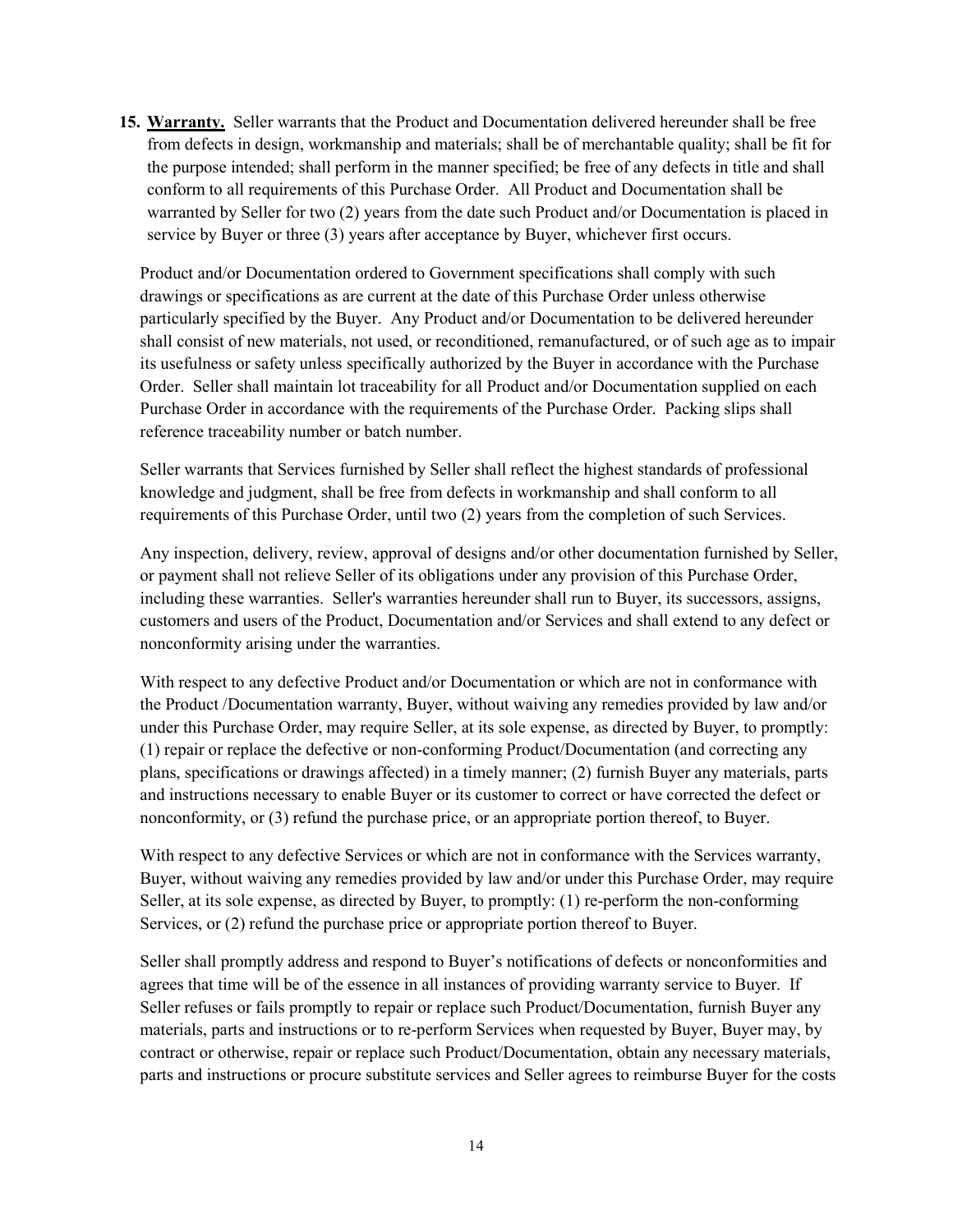and expenses incurred by Buyer thereby. Buyer shall be entitled to avail itself cumulatively of all remedies provided under this Purchase Order, in law or in equity.

The warranty with respect to any corrected Product, Documentation or Services shall be the later of the original unexpired warranty or one (1) years from the date of repair or replacement or reperformance of Service(s).

- 16. Excusable Delays. Neither party shall be in default for any delay or failure to perform hereunder due to causes beyond its control and without its fault or negligence ("Force Majeure"); provided, that: (i) the Products to be furnished are not obtainable from other sources in sufficient time to permit Seller to meet the delivery schedule; (ii) Seller furnishes prompt written notice to Buyer of the occurrence of any such cause that will or may delay Seller's performance; and (iii) uses all reasonable efforts to mitigate the impact of such event of Force Majeure. Any delay or failure to perform caused by the default of a supplier of the Seller at any lower-tier shall be excused only if it is beyond the control of both Seller and such supplier and without the fault or negligence of either. If delivery of any Products or performance of Services is delayed by Force Majeure for more than three (3) months, Buyer may, without any additional extension, cancel all or part of any Purchase Order with respect to the delayed Products and/or Services, and exercise any of its remedies hereunder or at law.
- 17. Counterfeit and/or Suspect Work. Counterfeit and/or Suspect Work is rebuttably presumed to not be in conformance with the requirements of the Purchase Order. Seller agrees that only new and authentic materials will be used in Seller's Product or Work and that any delivered Product to Buyer contains no Counterfeit and/or Suspect Work. No other Item other than a new and authentic Item is to be used by Seller unless approved in advance in writing by Buyer.

Seller shall implement a procedure, applicable at all levels of supply, to control Counterfeit and/or Suspect Work and ensure that Counterfeit and/or Suspect Work is not being delivered or incorporated into any of Seller's Product or Work. In this regard, Seller shall only incorporate Items that are sourced from Original Equipment Manufacturers ("OEMs"), Original Component Manufacturers ("OCMs"), and their respective authorized distributors. Deviations from this general standard must be approved in writing by Buyer, or executed in accordance with Buyer's audited and approved Quality Manual. Seller must make available to Buyer, at Buyer's request, OEM/OCM documentation that authenticates the traceability of the Items to that applicable OEM/OCM. Purchase of Items from independent distributors is not authorized unless first approved in writing by Buyer's purchasing representative. Buyer's approval of Seller request(s) does not relieve Seller's responsibility to comply with all Purchase Order requirements, including the obligations of this Article.

If Seller becomes aware or suspects that it has furnished Counterfeit and/or Suspect Work in any form, Seller shall immediately notify Buyer in writing with the pertinent facts and Seller shall immediately: (1) provide OEM/OCM documentation that authenticates the traceability of the Items in question and a certificate of conformance evidencing compliance with the requirements of the Purchase Order; or (2) promptly replace the Counterfeit and/or Suspect Work with Items acceptable to Buyer at Seller's sole cost and expense. Seller shall also be liable for the costs associated with, but not limited to, costs of removing Counterfeit and/or Suspect Work, costs of reinstalling replacement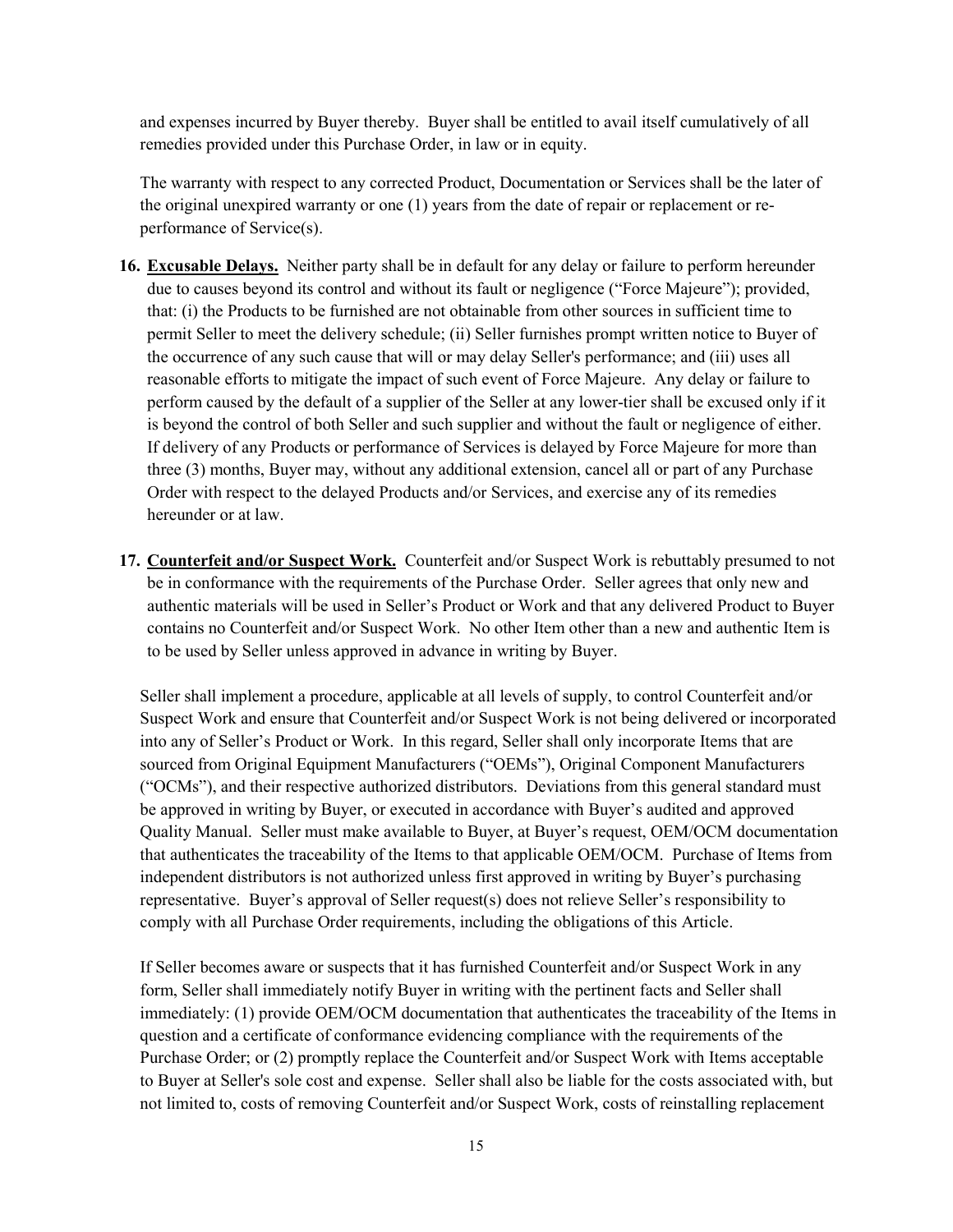Items, any testing required by the reinstallation of replacement Items, travel expenses, legal expenses, shipping costs, fines or penalties, labor, replacement Items and administrative expenses.

If Buyer, at any time, has reasonable cause to believe Seller has furnished Counterfeit and/or Suspect Work, in any form, Buyer shall notify Seller and Seller shall immediately: (1) provide OEM/OCM documentation that authenticates the traceability of the Items in question and a certificate of conformance evidencing compliance with the requirements of the Purchase Order; or (2) promptly replace the Counterfeit and/or Suspect Work with Items acceptable to Buyer at Seller's sole cost and expense. Seller shall also be liable for the costs associated with, but not limited to, costs of removing Counterfeit and/or Suspect Work, costs of reinstalling replacement Items, any testing required by the reinstallation of replacement Items, travel expenses, legal expenses, shipping costs, fines or penalties, labor, replacement Items and administrative expenses.

Seller's delivery of Counterfeit and/or Suspect Work to Buyer shall be grounds for the Buyer to terminate the Purchase Order for default. Buyer may, at its option, implement the rights and remedies available to Buyer, which are provided in Section 13(a) entitled Termination for Default in addition to any other rights and remedies available to Buyer under these Terms, in law or in equity.

18. Buver Proprietary Information. Seller agrees that, as a condition to the receipt of Buyer Proprietary Information hereunder, Seller shall: (i) not disclose, directly or indirectly, to any third party any portion of the Buyer Proprietary Information without the prior written consent of Buyer; (ii) not use the Buyer Proprietary Information except for the purpose of fulfilling Buyer's requirements under the Purchase Order; (iii) promptly return or destroy, at Buyer's request, all materials, documentation and notes containing the Buyer Proprietary Information received hereunder except for copies of any computer records or electronic files containing the Buyer Proprietary Information, which have been created by automated processes such as archiving or back-up procedures; (iv) take all reasonably necessary precautions to protect the confidentiality of the Buyer Proprietary Information received hereunder and exercise at least the same degree of care in safeguarding the Buyer Proprietary Information as Seller would with its own proprietary information; (v) inform all employees of Seller to whom Buyer Proprietary Information may be disclosed or made available of the proprietary interest of Buyer therein and of the obligations of Seller with respect thereto; and (vi) promptly advise Buyer in writing upon learning of any unauthorized use or disclosure of the Buyer Proprietary Information.

Any knowledge or information, which Seller shall have disclosed or may hereafter disclose to Buyer and which in any way relates to the goods or services purchased under this Purchase Order (except to the extent deemed to be Buyer's property as set forth in the Purchase Order), shall not be considered Seller's confidential or proprietary information and shall be acquired by Buyer free from any restrictions as part of the consideration for this Purchase Order. Buyer may use such information for any purpose, whatsoever, irrespective of any statement to the contrary appearing on such information.

Seller shall not make any announcement, take or release any photographs, nor release or publish any information concerning this Purchase Order or any part thereof or with respect to its business relationship with Buyer, to any third party, member of the public, press, business entity, or any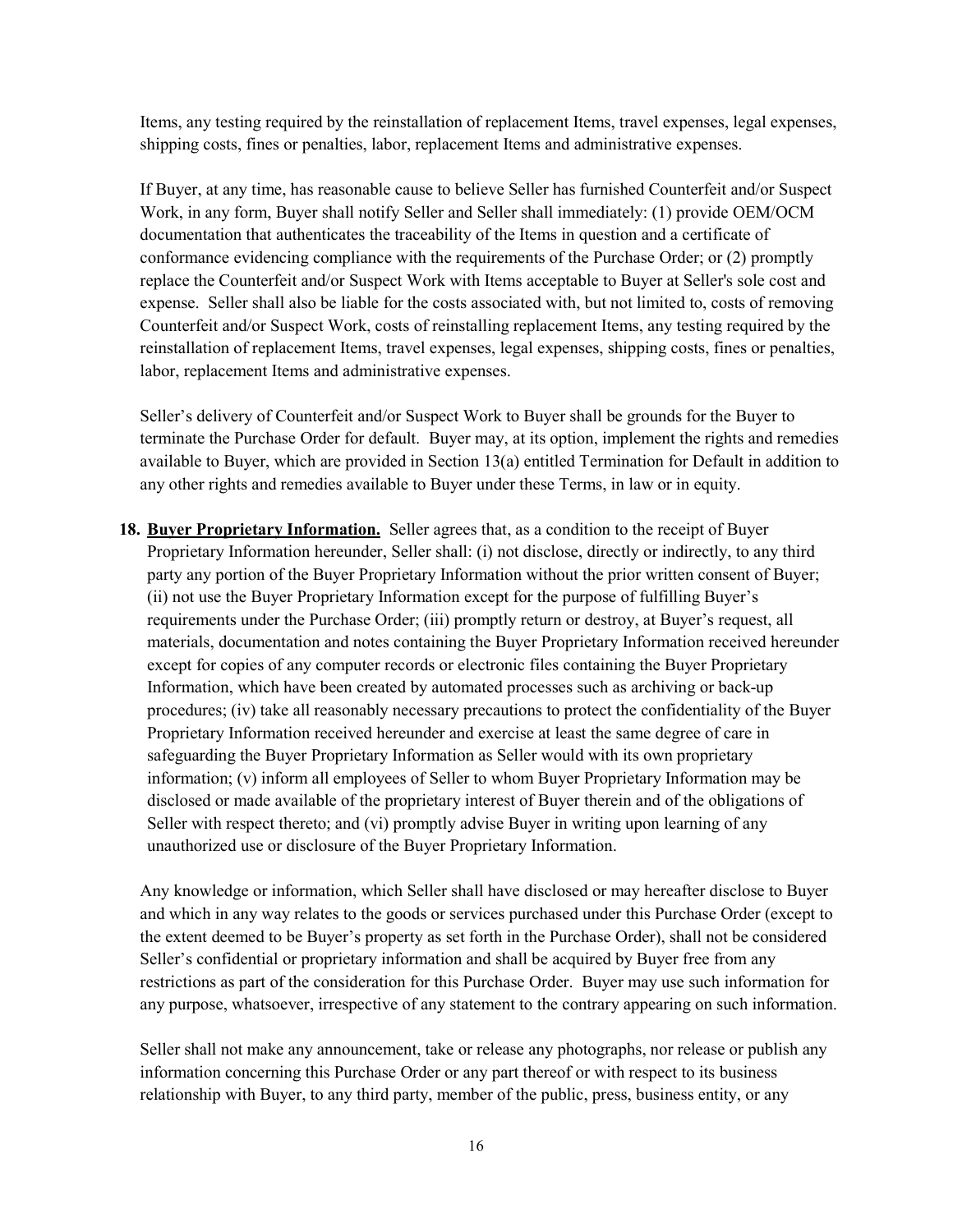official body except as required by applicable law, rule, injunction or administrative order, without Buyer's prior written consent prior to such release or publication.

The confidentiality provisions and the obligations of this Article shall survive the termination or completion of this Purchase Order.

19. Prices, Taxes, Payments, Payment Period and Invoice Processing. As compensation for the Products and/or Documentation purchased from Seller and/or the Services performed by Seller, Buyer shall pay Seller as set forth in the Purchase Order and in the currency set forth in the Purchase Order. Unless expressly stated in the Purchase Order, the prices stated in the Purchase Order are: (1) firm and fixed for the delivery period shown; (2) not subject to price escalation for any reason; (3) inclusive of the costs of all tests and inspection; (4) inclusive of the cost of packing, packaging and crating required; (5) inclusive of all taxes, impositions, charges and exactions imposed on or measured by this Purchase Order (except for applicable sales and use taxes that are separately stated on Seller's invoice), whether levied in the country of manufacturing, the country from where the Products, Documentation and/or Services are provided, or any country through which the Products are transported; and (6) inclusive of any transportation expenses, export charges, import charges, document processing costs and fees and all other charges. The prices shall not include any taxes, impositions, charges or exactions for which Buyer has furnished a valid exemption certificate or other evidence of exemption. All other taxes imposed prior to delivery at the destination point are for the account of Seller, including property taxes imposed with respect to Product for which title has passed to Buyer pursuant to this Purchase Order, including but not limited to, inventory taxes that may be levied while Product is being stored by Seller or is otherwise in Seller's custody. There shall be no change in any Terms of the Purchase Order (including without limitation the price) on account of any change in taxes of any type applicable to any aspect of this Purchase Order. Payment shall be deemed to have been made on the date Buyer's check is mailed or payment is otherwise tendered. Seller shall promptly repay to Buyer any amounts paid in excess of amounts due Seller. Seller warrants that the prices for any Products, Documentation and/or Services under this Purchase Order do not exceed the prices for goods and/or services offered by Seller to third parties on similar terms and conditions. Unless otherwise stated in the Purchase Order, the payment due date, including discount periods, shall be net ninety (90) days computed from the date of the later of: the scheduled delivery date; the actual delivery date; or the date of receipt of a correct invoice. The Buyer may invite the Seller to use a third party financing option to pay the Seller ("Third Party Financier") subject to the availability of the financing service. In addition, the Buyer may require the Seller to transact its business with Buyer electronically. Seller acknowledges and agrees that the Buyer may use a third party processor to process its invoices and purchase orders ("Third Party Processor"). Such Third Party Financier and Third Party Processor will have standard terms and conditions that will govern Seller's respective use of the Third Party Financier services and/or the Third Party Processor services. Seller agrees to accept or negotiate such third party terms and conditions with the Third Party Financier and/or the Third Party Processor, including, without limitation, any required service fees. Seller further agrees that, by accepting such Third Party Financier terms and such Third Party Processor terms, it is entering into a separate agreement with such Third Party Financier and/or Third Party Processor, and that the Buyer will have no liability for, or relationship to, such transaction(s).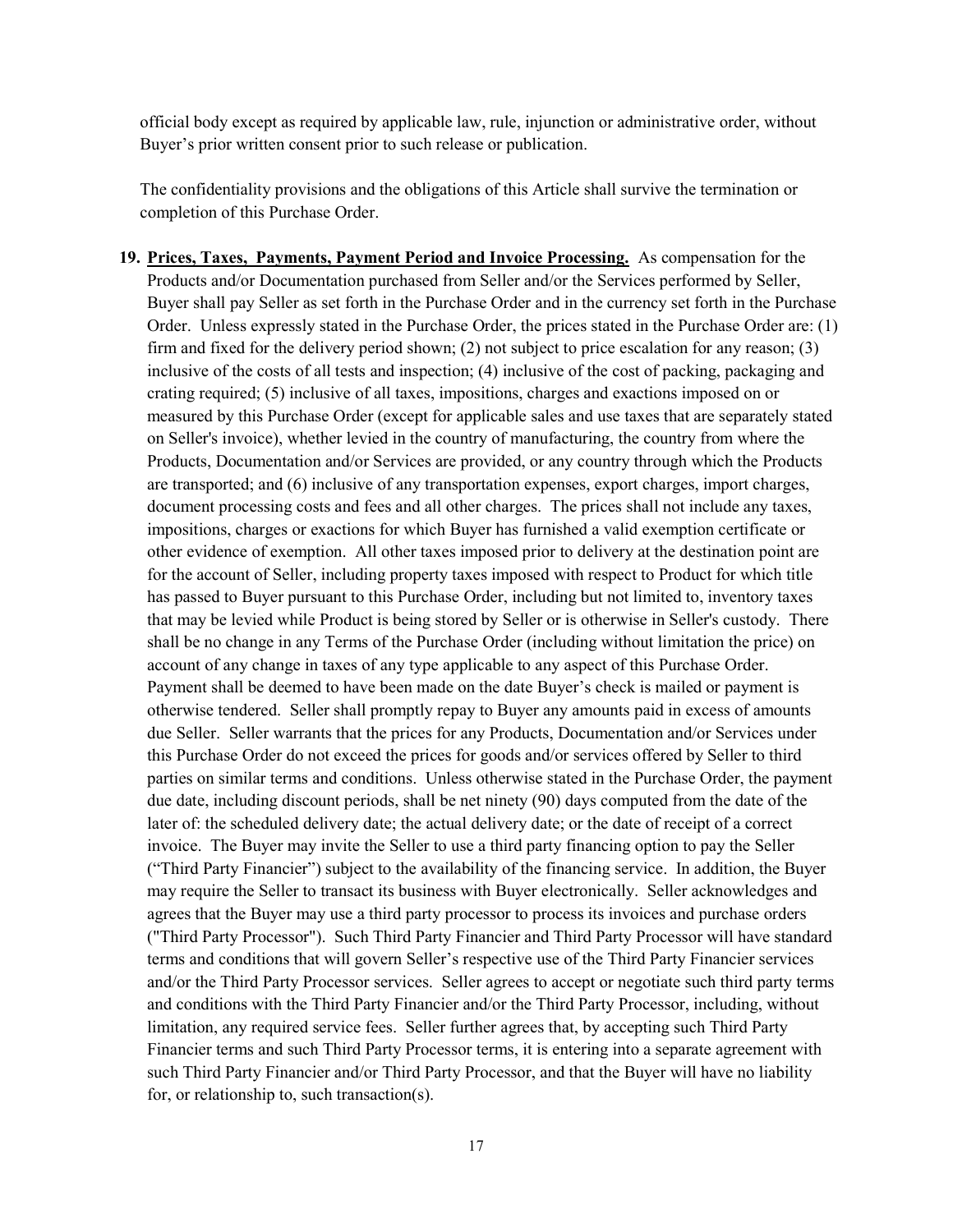- 20. Government Orders. When the Product, Documentation and/or Services furnished are to be used in the performance of a contract or subcontract with a governmental body or other entity requiring compliance with similar laws and regulations, the additional and/or supplementary terms and conditions incorporated herein by reference, which are attached hereto, shall apply, along with all other laws and regulations applicable to such contract or subcontract. Seller certifies that the prices charged herein do not exceed the maximum amounts permissible under any applicable price regulations, rulings, schedules or orders promulgated by any duly authorized governmental agency.
- 21. Utilization of Small Business Concerns. Seller agrees to actively seek out and provide opportunities to small business concerns, small disadvantaged business concerns, women-owned small business concerns, HUB Zone small business concerns, veteran owned small business concerns, service-disabled veteran owned small business concerns and economically disadvantaged women owned small business concerns to the fullest extent consistent with the efficient performance of this Purchase Order. Any business awarded to a Seller (or sub-tier) with the understanding that they are a small business must have the necessary certifications and/or approvals from the Small Business Administration ("SBA") and be willing to acknowledge their categorization annually. In addition, Seller (or sub-tier) understands that any misrepresentation will be subject to the offenses and penalties provided in 15 U.S.C. 645.
- 22. Buyer Furnished Property. The terms of this Article apply to Buyer Furnished Property. Seller shall not use Buyer Furnished Property on any other work or orders without the prior written consent of Buyer. Seller shall not alter or use Buyer Furnished Property for any purpose or for any other party other than that specified by Buyer, without the prior written consent of Buyer.

Title to Buyer Furnished Property shall remain with Buyer or Buyer's customer in relation to customer property under Buyer's control. Seller shall segregate and clearly mark Buyer Furnished Property to show Buyer's ownership and shall preserve Buyer's title thereto free and clear of all encumbrances. Seller, shall, if requested by Buyer, submit to Buyer an itemized inventory showing the description and location of each item of Buyer Furnished Property. Buyer shall have the right to enter Seller's premises to inspect Buyer Furnished Property. Should Seller fail to perform the duties imposed upon it by this section or should Buyer at any time have reason to believe that its title to, or right to the possession of, any Buyer Furnished Property is threatened, Buyer shall have the right to enter upon Seller's premises and remove such property. Upon completion or termination of this Purchase Order, Seller shall segregate all Buyer Furnished Property and shall dispose of same as Buyer may direct. Seller shall make such property available to Buyer per Buyer's request, including preparation, packaging, and shipping as directed. Expense for preparation for shipment shall be for Seller's account and delivery shall be made at Seller's plant. Buyer reserves the right to abandon Buyer Furnished Property at no additional cost to Buyer upon issuance of written notification to Seller of such intent.

Seller shall, at its expense, store, protect, preserve and perform all maintenance, repairs and replacements necessary with respect to Buyer Furnished Property so that the same may remain suitable for the use contemplated hereby and may be returned to Buyer in as good condition as when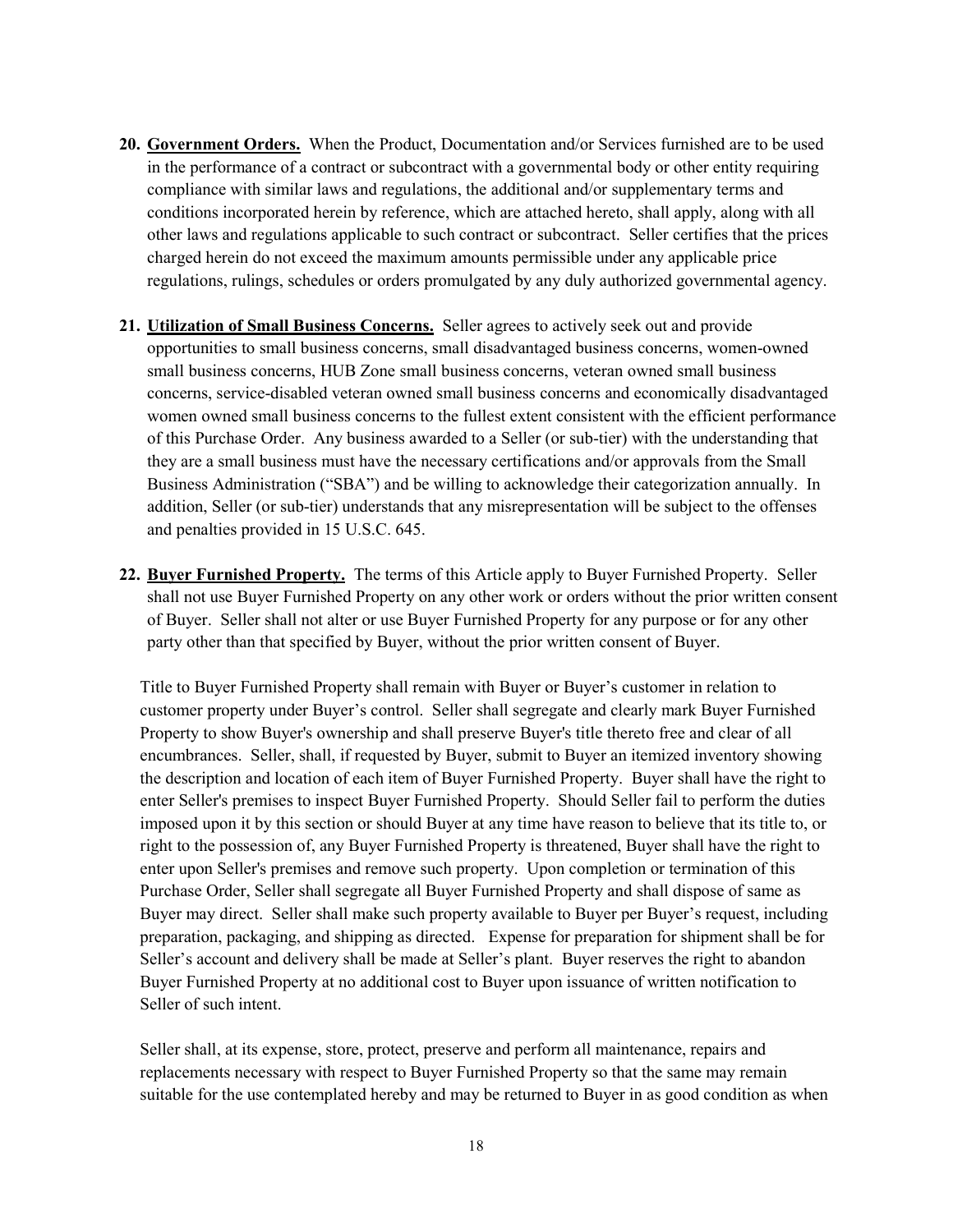received, except for reasonable wear and tear or consumption of materials necessarily resulting from their use. Seller shall give Buyer prompt written notice of any Buyer Furnished Property which, upon delivery, is found to be defective. The correction or replacement of such defective property shall be accomplished at Buyer's written direction.

Upon delivery to Seller, the risk of loss or damage to Buyer Furnished Property shall be upon Seller. Seller shall, at its own expense, secure, or maintain extended insurance coverage in an amount sufficient to cover the replacement cost of the Buyer Furnished Property. Risk of loss or damage shall transfer to Buyer when such Property is returned to Buyer. Seller waives any and all claims relating to loss, damage, injury or delay arising out of or related to Buyer Furnished Property and Seller shall indemnify Buyer against any and all liability for damage to property or injury to or death of persons arising from or incidental to the presence or use of Buyer Furnished Property, whether such damage, injury, or death be caused by defects in such Buyer Furnished Property, negligence in the use thereof, strict liability, or otherwise.

# 23. Toxic Substances.

(a) Where the Product is to be delivered into North America, Seller warrants that each and every chemical substance delivered under this Purchase Order shall, at the time of sale, transfer or delivery, be on the list of chemical substances compiled and published by the Administrator of the Environmental Protection Agency pursuant to Section 8(b) of the Toxic Substance Control Act (Public Law 94 469), as may be amended. Seller shall submit to Buyer, Safety Data Sheets, prepared in accordance with OSHA Hazardous Communication Standard, 29 CFR 1910.1200, as required.

Seller warrants that the Product furnished hereunder have been completely and accurately labeled pursuant to the requirements of 40 CFR Part 82, "Protection of Stratospheric Ozone" or that such Product does not require such labeling.

(b) Where the Product is to be delivered into Europe, the Seller shall ensure that hazardous or sensitive substances are clearly marked as such in accordance with Control of Substances Hazardous to Health Regulations 1988 (COSHH) and any subsequent amendment thereof and that any safety precaution data sheets required for their handling are also clearly indicated on packaging and delivered therewith.

The Seller shall ensure that all substances, preparations and articles supplied conform to the EU Regulation (EC  $N^{\circ}$  1907/2006) on the Registration, Evaluation and Authorisation of Chemicals (REACH) which came into force in June 2007. Ensuring that any substances, preparations or articles that contain any of the substances detailed on the "Candidate List" published by the European Chemical Agency (ECHA), are detailed on the Health and Safety data sheet supplied with the Product and that Buyer is fully informed and agrees to accept these goods.

(c) Seller shall be responsible for all chemical substances or mixtures which it or its subcontractors or suppliers of any tier bring upon premises of Buyer or Buyer's customer. Seller shall be responsible for removing and disposing all such substances and/or mixtures, containers, materials and residue from their use, in accordance with all applicable federal, state and/or local statutes, laws, regulations, rules, orders and ordinances.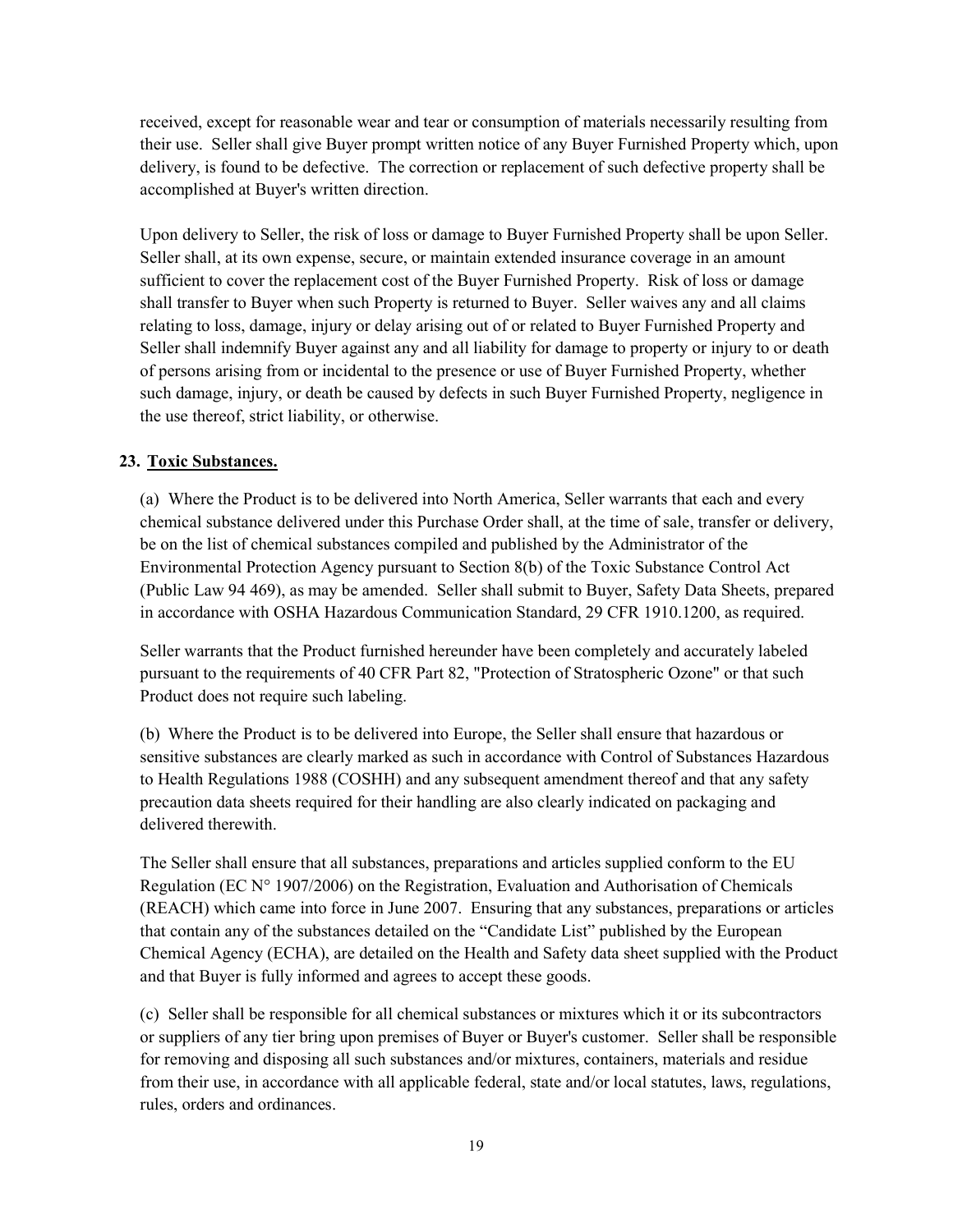- 24. Survival. The provisions entitled "Inspection, Access, Oversight and Audit", "Ownership", "Intellectual Property Indemnity and Remedies", "Compliance with Laws and Standards", "Warranty", "Buyer Proprietary Information", "Buyer Furnished Property", "Anti-Virus Warranty" and "Conflict Minerals Compliance", apply notwithstanding any other provision of the Purchase Order and shall survive completion or termination of the Purchase Order.
- 25. Insurance and Indemnity. In addition to, and without limiting any liability, warranty and/or indemnity obligation contained in this Purchase Order, Seller shall, as a separate obligation, carry and pay for insurance of the types and in the minimum amounts as follows, covering items, risks, and operations related to or required to fulfill this Purchase Order, with insurance carriers acceptable to Buyer: (1) Workers' Compensation in an amount no less than the applicable statutory minimum requirement and Employer's Liability Insurance in an amount of no less than \$1 million; (2) Commercial General Liability Insurance on an "Occurrence Form" with a combined single limit of no less than \$5 million including coverage for (i) premises and operations, (ii) products and completed operations, (iii) explosion, collapse, and underground damage, and (iv) contractual liability; (3) Business Automobile Liability Insurance covering liabilities for the death of or injury to any one person and liabilities for loss of or damage to property resulting from any one accident with a combined single limit of not less than \$5 million per occurrence; (4) Excess liability covering the matters described and in excess of the coverage provided by  $(1)$ ,  $(2)$ , and  $(3)$  above with a combined single limit of no less than \$5 million per occurrence. Buyer makes no representations or warranties that the insurance required under this Article will be sufficient or adequate for Seller.

All Seller's insurance policies shall be issued by an acceptable insurance company and shall include the following: (1) Buyer and its subsidiaries and affiliates shall be named as an additional insured on all insurance required to be maintained hereunder (except for Workers' Compensation and Professional Liability); (2) a waiver of subrogation in favor of Buyer (except on Professional Liability); (3) cross liability or severability of interest coverage (liability policies only); (4) Seller's insurance is primary and any insurance maintained by Buyer or principal is considered excess and non-contributory; and (5) a 30-day advance written notice in the event of cancellation, non-renewal or material change of any policy.

Prior to commencing work under a Purchase Order, Seller shall furnish Buyer Certificates of Insurance that document the insurance required to be maintained hereunder and provide evidence of registration under any applicable Workman's Compensation statute.

In the event that any of the Product, Documentation and/or Services provided under a Purchase Order are supplied by a subcontractor, Seller will cause each such subcontractor to comply with the obligations imposed upon Seller pursuant to this paragraph as if such subcontractor were Seller hereunder.

Seller assumes the entire responsibility and liability for losses, expenses, damages, demands and claims in connection with or arising out of any injury (including death), or damage to property sustained in connection with or to have arisen out of the acts or omissions of Seller or its subcontractors, agents or employees. Seller shall indemnify and hold Buyer harmless from and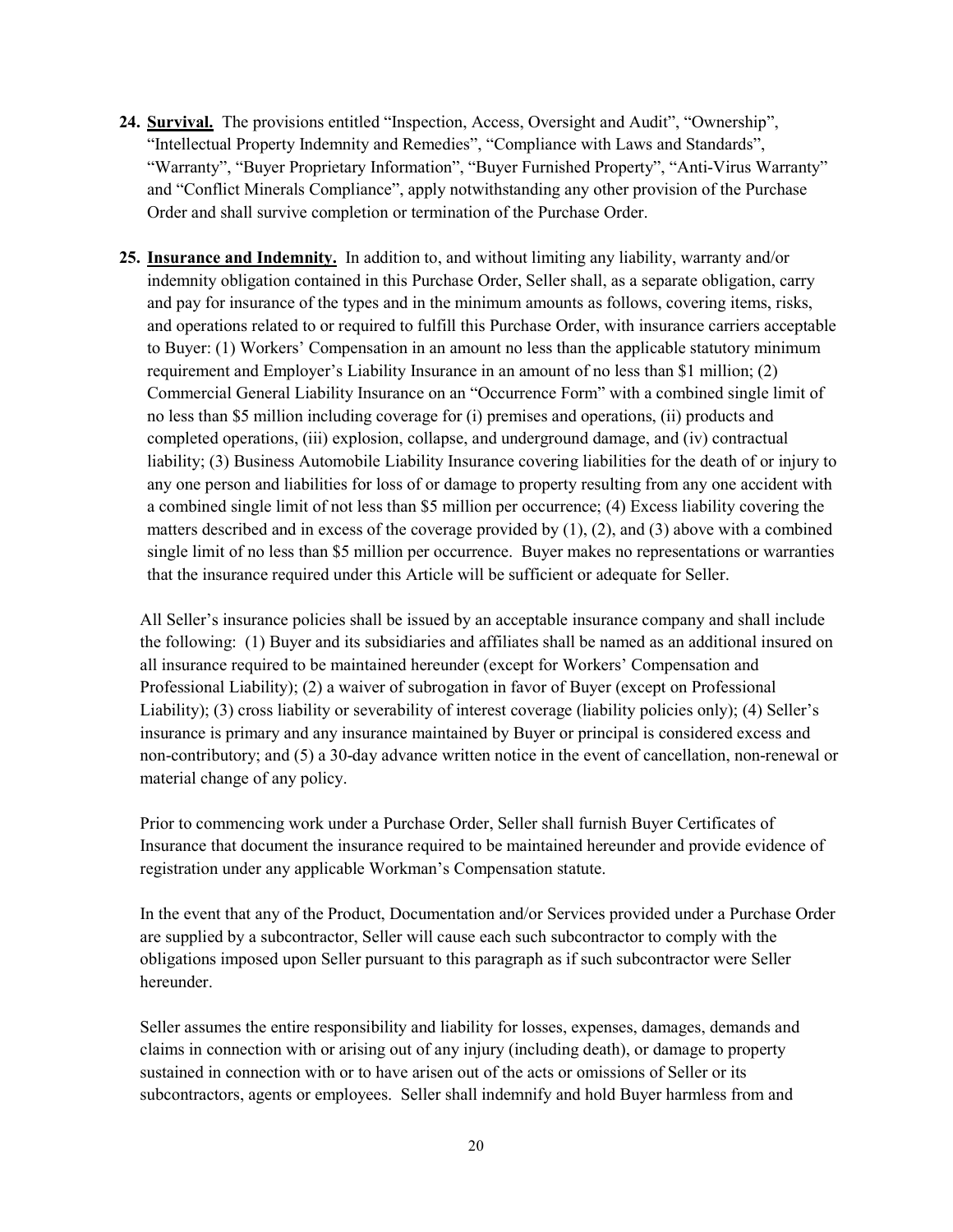against any and all claims, demands, actions, causes of action, suits, damages, expenses (including attorneys' fees) and liabilities whatsoever resulting from or arising in any manner on account of or by reasons of any injury to or death of any person or any damage to or loss of property attributable to the acts or omissions of the Seller or its subcontractors, agents or employee, including the Product and/or Documentation delivered or Service performed hereunder.

26. Choice of Law and Dispute Resolution. If Seller and Buyer are U.S.-entities, this Purchase Order shall be interpreted in accordance with the laws of the State of New York, exclusive of any choice of law provisions. If Seller or Buyer is a non-U.S. entity, this Purchase Order shall be interpreted in accordance with the laws of England and Wales, exclusive of any choice of law provisions. The Seller and Buyer expressly agree to exclude from this Agreement the United Nations Convention on Contracts for the International Sale of Goods, 1980, and any successor thereto.

#### (a) Dispute Resolution – Management Meetings.

If any dispute arises in connection with this Purchase Order, the parties' respective senior representatives will, within ten (10) days after receipt of a written request from either party to the other party, in accordance with this Article, meet in a good faith effort to resolve the dispute without recourse to legal proceedings. If the parties fail to reach agreement within thirty (30) days after receipt of the written request, any dispute or difference may be referred for resolution by arbitration in accordance with the following Sections. All proceedings shall be conducted in the English language.

#### (b) Dispute Resolution – Domestic.

If Seller and Buyer are U.S.-entities, any controversy or claim arising out of or relating to this Agreement, or the breach thereof, shall be settled by arbitration administered by the American Arbitration Association ("AAA") in accordance with its Commercial Arbitration Rules then in effect. If the dispute involves \$5 million or less, the arbitration shall be conducted by a single arbitrator. Either party to this contract may propose to the other the names of one or more persons, one of whom would serve as the single arbitrator. If, within thirty (30) days after receipt by a party of a proposal made in accordance with this paragraph the parties have not reached agreement on the choice of an arbitrator, the single arbitrator shall be appointed by the AAA in accordance with its Rules. If the dispute involves more than \$5 million, the arbitration shall be conducted by a tribunal of three arbitrators. Within fifteen (15) days after the commencement of arbitration, each party shall select one person to act as arbitrator and the two selected shall select a third arbitrator (who shall serve as the chairperson of the tribunal) within ten (10) days of their appointment. If the arbitrators selected by the parties are unable or fail to agree upon the third arbitrator, the third arbitrator shall be selected by the AAA in accordance with its Rules. No arbitrator may be affiliated, whether directly or indirectly, with any of the parties, including, without limitation, as an employee, consultant, partner or shareholder.

Consistent with the expedited nature of arbitration, each party will, upon the written request of the other party, promptly provide the other with copies of any documents relevant to the issues raised by any claim or counterclaim. Any dispute regarding discovery, or the relevance or scope thereof, shall be determined by the arbitrator(s), which determination shall be conclusive. All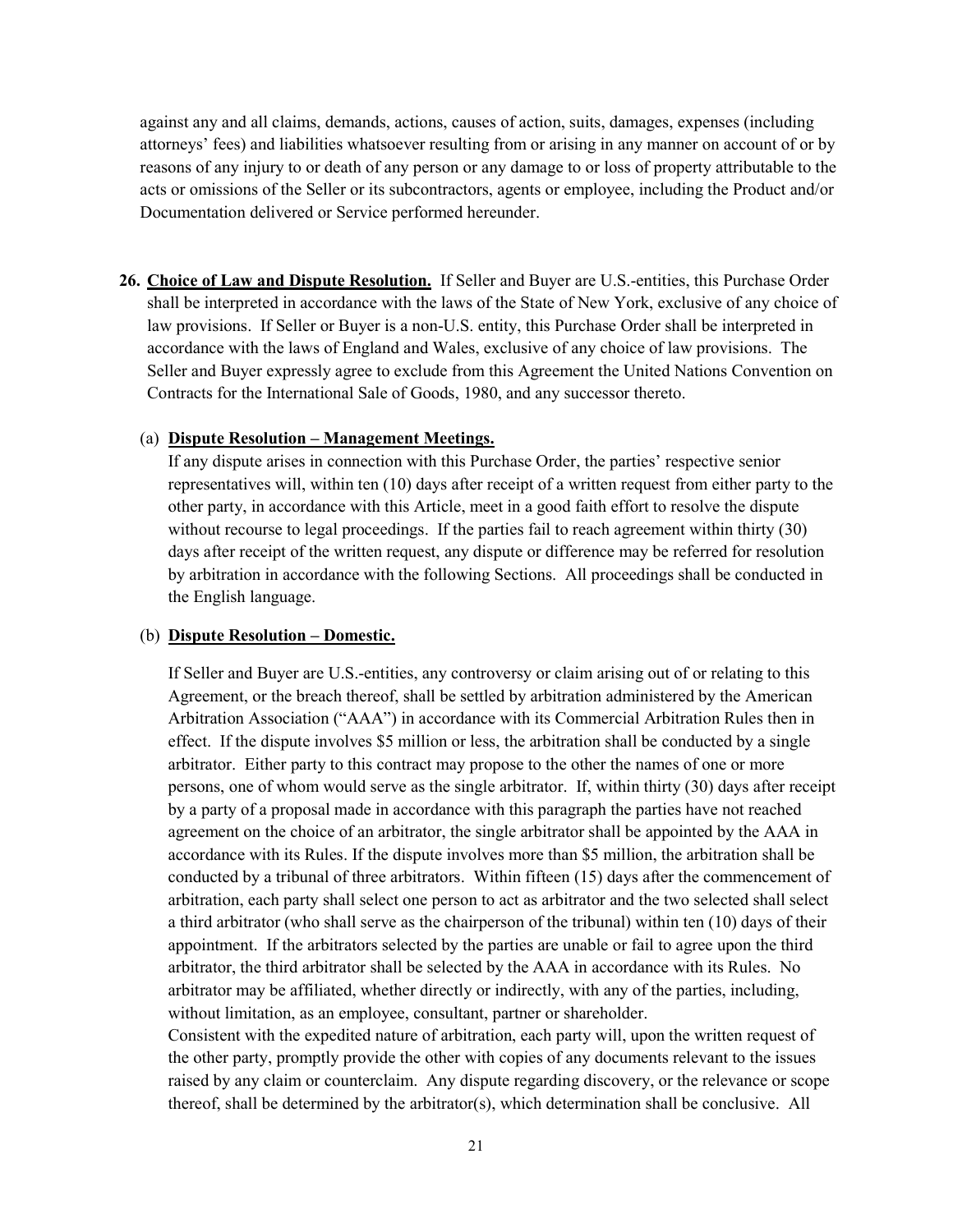discovery shall be completed within sixty (60) days following the appointment of the arbitrator(s).

The place of arbitration shall be New York, New York. Any arbitral tribunal constituted pursuant to this agreement shall apply the law of New York to all disputes. The award by the arbitrator or arbitrators shall be final, and judgment upon the award rendered may be entered in any court having jurisdiction thereof. Notwithstanding the foregoing, Buyer may initiate suit in any jurisdiction for protection and enforcement of its intellectual property rights. The award shall be made within nine (9) months of the filing of the notice of intention to arbitrate, and the arbitrator(s) shall agree to comply with this schedule before accepting appointment; however, this time limit may be extended by agreement of the parties or by the arbitrator(s) if necessary. The parties shall each bear and pay 50% of the fees and other expenses of the AAA in connection with the arbitration set forth herein; provided, however, that if the AAA identifies a prevailing party, then the non-prevailing party shall be responsible for reimbursing the prevailing party for all of its reasonable out-of-pocket costs and expenses incurred in connection with the resolution of the dispute, including all reasonable attorneys' fees, accounting fees and experts' fees, and shall also be responsible for paying all of the costs associated with the arbitration provided for herein, including all fees and expenses of the AAA in connection with the arbitration. Except as may be required by law, neither a party nor an arbitrator may disclose the existence, content, or results of any arbitration hereunder without the prior written consent of both parties.

#### (c) Dispute Resolution – Foreign.

If Seller or Buyer is a non-U.S. entity, any dispute, controversy or claim arising out of or relating to this Agreement, or the breach thereof, shall be settled by arbitration under the Rules of Arbitration of the International Chamber of Commerce ("ICC") as in force at the commencement of the arbitration by one or more arbitrators appointed in accordance with the said Rules. If the dispute involves \$5 million or less, the arbitration shall be conducted by a single arbitrator. Either party to this agreement may propose to the other the names of one or more persons, one of whom would serve as the sole arbitrator. If, within thirty (30) days after receipt by a party of a proposal made in accordance with this paragraph the parties have not reached agreement on the choice of an arbitrator, the single arbitrator shall be appointed by the ICC in accordance with its Rules. If the dispute involves more than \$5 million, the arbitration shall be conducted by a tribunal of three (3) arbitrators. Within fifteen (15) days after the commencement of arbitration, each party shall select one person to act as arbitrator and the two (2) selected shall select a third arbitrator (who shall serve as the chairperson of the tribunal) within ten (10) days of their appointment. If the arbitrators selected by the parties are unable or fail to agree upon the third arbitrator, the third arbitrator shall be selected by the ICC in accordance with its Rules. No arbitrator may be affiliated, whether directly or indirectly, with any of the parties, including, without limitation, as an employee, consultant, partner or shareholder.

Consistent with the expedited nature of arbitration, each party will, upon the written request of the other party, promptly provide the other with copies of any documents relevant to the issues raised by any claim or counterclaim. Any dispute regarding discovery, or the relevance or scope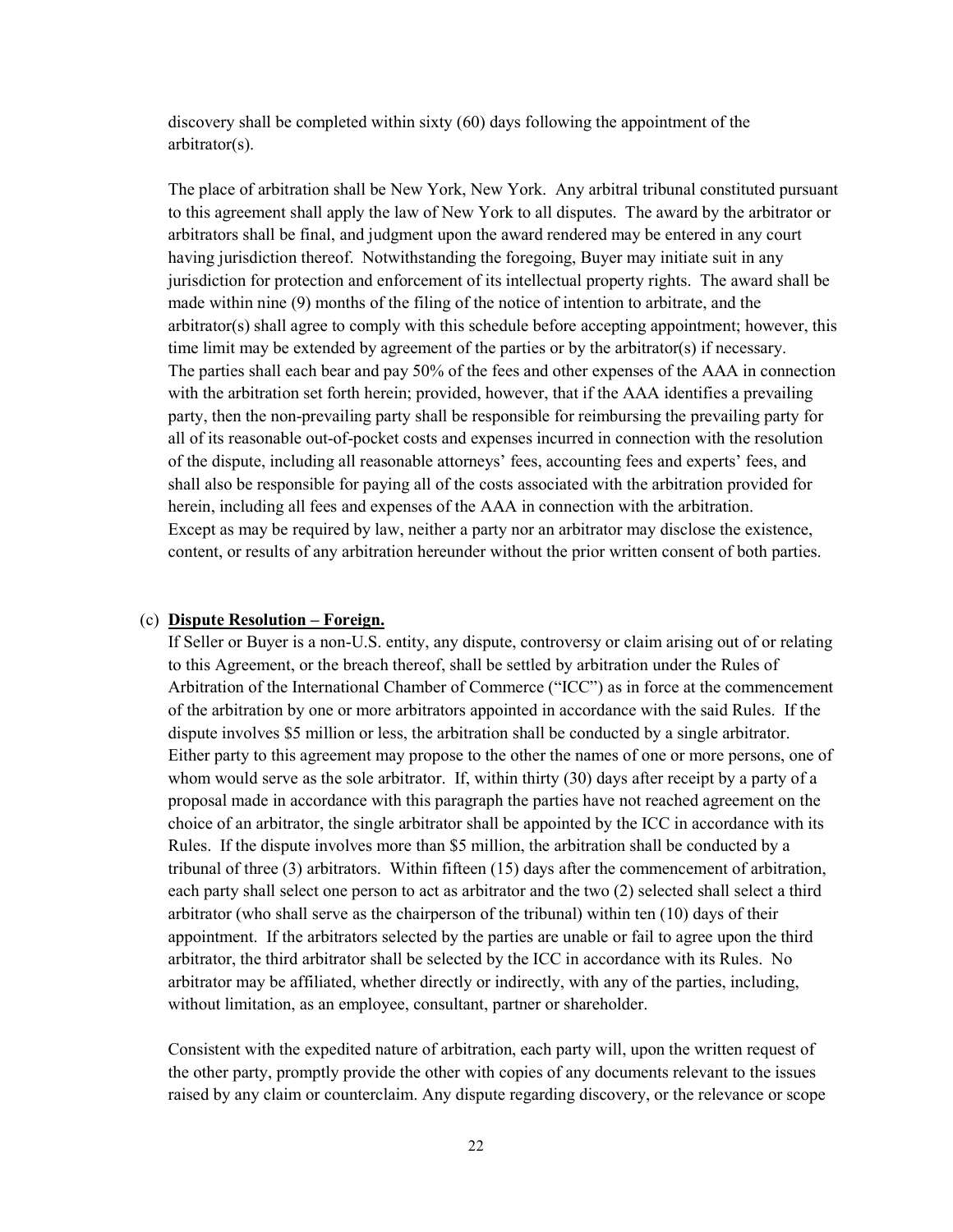thereof, shall be determined by the arbitrator(s), which determination shall be conclusive. All discovery shall be completed within sixty (60) days following the appointment of the arbitrator(s).

The place of arbitration shall be London, England. Any arbitral tribunal constituted pursuant to this Purchase Order shall apply the law of England and Wales to all disputes. The arbitration shall be conducted in English. The award of the arbitrator shall be final and binding upon the parties and may be entered and/or enforced in any court of competent jurisdiction. Notwithstanding the foregoing, Buyer may initiate suit in any jurisdiction for protection and enforcement of its intellectual property rights. The parties acknowledge that this Purchase Order and any award rendered pursuant to it shall be governed by the United Nations Convention on the Recognition and Enforcement of Foreign Arbitral Awards. The award shall be made within nine (9) months of the filing of the notice of intention to arbitrate, and the arbitrator(s) shall agree to comply with this schedule before accepting appointment; however, this time limit may be extended by agreement of the parties or by the arbitrator(s) if necessary.

The parties shall each bear and pay 50% of the fees and other expenses of the ICC in connection with the arbitration set forth herein; provided, however, that if the ICC identifies a prevailing party, then the non-prevailing party shall be responsible for reimbursing the prevailing party for all of its reasonable out-of-pocket costs and expenses incurred in connection with the resolution of the dispute, including all reasonable attorneys' fees, accounting fees and experts' fees, and shall also be responsible for paying all of the costs associated with the arbitration provided for herein, including all fees and expenses of the ICC in connection with the arbitration. Except as may be required by law, neither a party nor an arbitrator may disclose the existence, content, or results of any arbitration hereunder without the prior written consent of both parties.

27. Software License and Anti-Virus Warranty. In the event that any Software or Software documentation is provided to Buyer by Seller in any form whatsoever under a Purchase Order and no Software license agreement governing the sale has been signed between Buyer and Seller, Buyer and Seller agree to accept the Terms stated below effective the date of the first delivery hereunder:

(a) Subject to the Terms herein, the Seller grants to Buyer a nonexclusive, transferable license to use the Software or Software documentation in connection with the Product, Documentation and/or Services being provided pursuant to this Purchase Order.

(b) Making copies of Software or documentation is permitted so long as Buyer reproduces and includes all Seller proprietary and copyright notices and other legends in the same manner that Seller provides such notices and legends, both in and on every copy of licensed Software and documentation and in any form.

(c) This Software license is effective as of the date of first delivery hereunder and shall continue until terminated by Buyer for any reason whatsoever upon thirty (30) days prior written notice to Seller, provided Buyer ceases using and either returns or destroys Seller Software and documentation; or by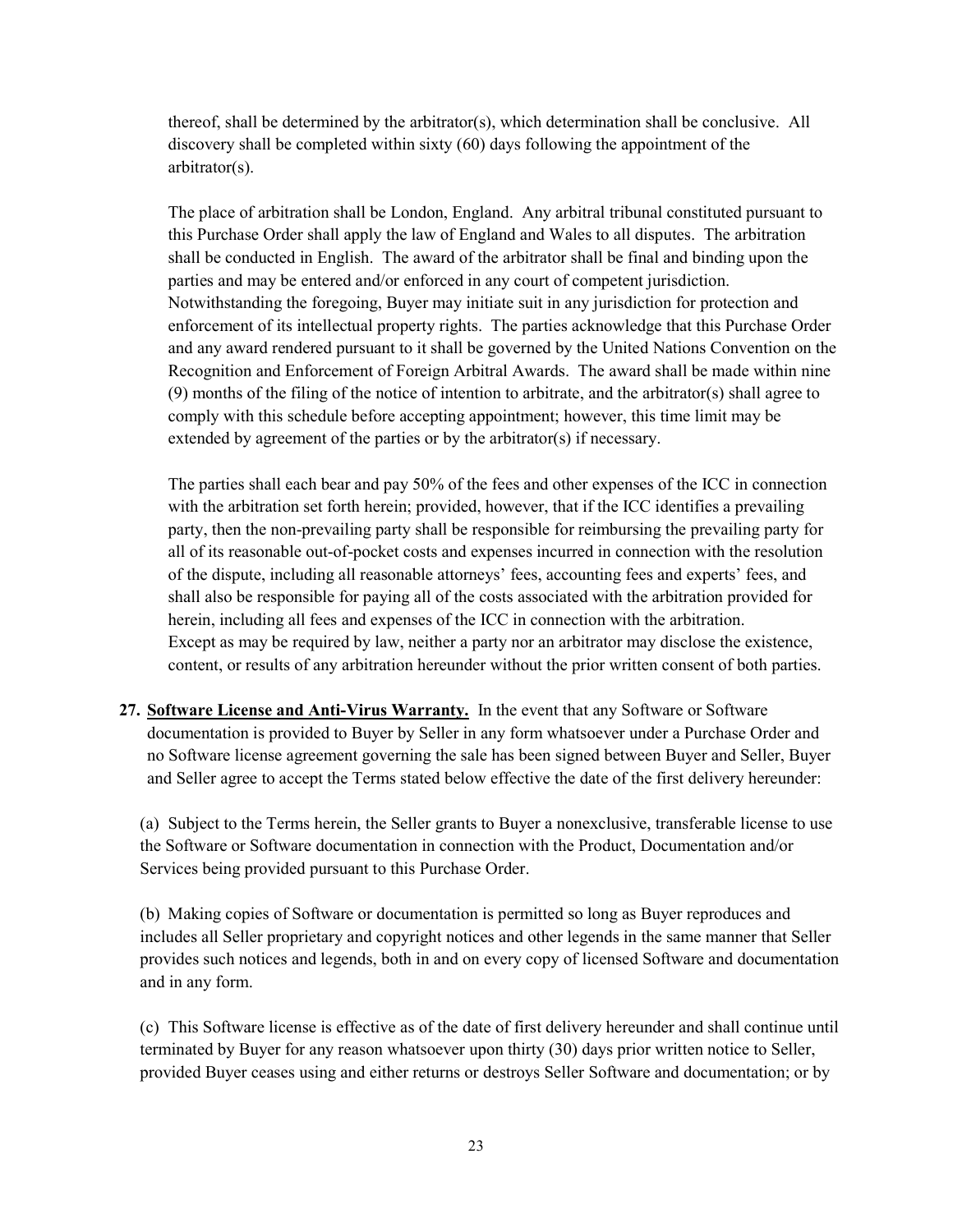Seller, if Buyer does not comply with any of the Terms of this Software license and Buyer fails to remedy such failure within thirty (30) days after having received notice from Seller of such failure.

(d) This license and sale is subject to the laws and regulations, and other administrative acts, now or hereinafter in effect, of the United States, Canada, the United Kingdom, and other governments and their departments and agencies relative to the exportation and/or re-exportation of licensed Software and documentation. Buyer acknowledges that it will be responsible for compliance as necessary with such laws, regulations and administrative acts.

Software and hardware provided by the Seller shall not contain known computer viruses or other malicious Software in accordance with the following requirements:

(a) Viruses are program code that replicate themselves on execution and create undesirable effects in computer systems. Malicious Software is program code intentionally added to programs or media to produce undesirable results. An unintentional Software error is not malicious code and will be resolved in accordance with other applicable Purchase Order requirements.

(b) The Seller shall take anti-virus and anti-malicious software precautions including installation and proper use of anti-virus Software where applicable and implementation of workplace awareness to avoid conveying known computer viruses or other malicious Software to the Buyer. Specifically, all computer files, disks, memories or other media produced by or utilized on operating systems supported by anti-virus utilities and provided by the Seller to the Buyer (other than third party supplied Software in its original, unopened packaging materials) shall be checked by the Seller prior to delivery to the Buyer to detect and remove any known computer virus or other known malicious Software. The Seller virus check shall be performed using the current signature file and Software revision for the Seller selected anti-virus Software. The Seller shall include a statement verifying that the check has been made prior to delivery to the Buyer. The Seller is not required to perform a virus check on media generated by operating systems not supported by anti-virus utilities.

(c) The Seller shall replace or correct media found to have virus/malicious Software during the Seller's check or later found by the Buyer during initial use (including receipt inspection virus check when applicable). The Buyer shall provide written notification regarding any virus/malicious Software contamination to the Seller.

28. Compliance with Export Control Laws. The Seller acknowledges that performance of this Purchase Order is subject to its compliance with all applicable laws, regulations, and/or orders. Seller agrees that it will not export, re-export, resell, transfer or re-transfer, or otherwise ship or deliver any information, articles, assemblies, components, equipment, goods, materials, products, Software, technical data or technology, which violates any Export Control Laws.

Seller represents and warrants that it is either: (1) a U.S. person as that term is defined in the Export Control Laws; or (2) that it has disclosed to Buyer's purchasing representative in writing the country in which it is incorporated or otherwise organized to do business, or if a natural person, all citizenships and U.S. immigration status. Seller shall comply with any and all Export Control Laws,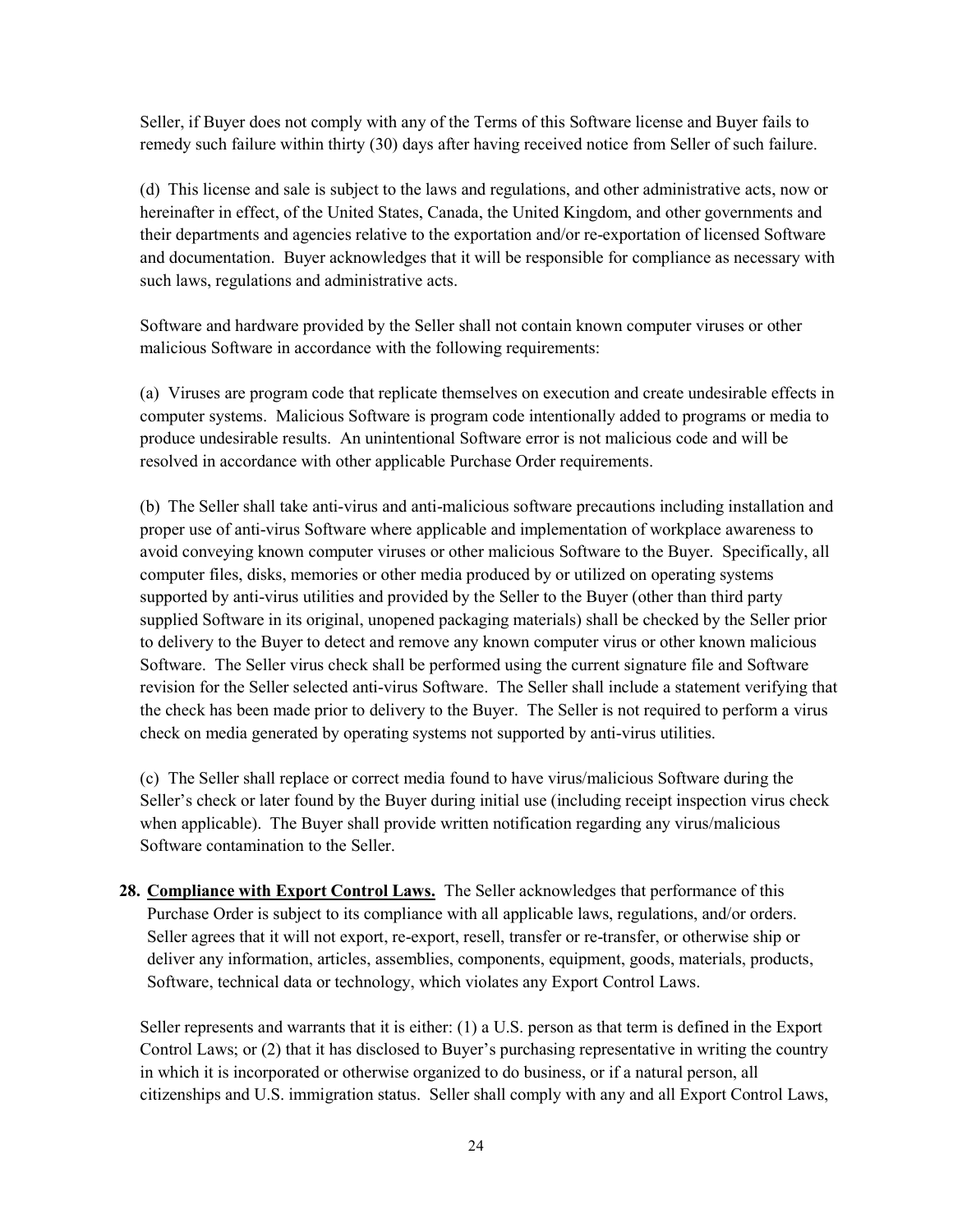and any license(s) issued thereunder. The Seller shall not export, re-export, resell, transfer or retransfer, directly or indirectly, any information, except as permitted by such Export Control Laws. Seller agrees that information, Software, technical data or technology received pursuant to this Purchase Order may be used only for the purpose specified by Buyer and may not be exported by Seller from the United States or any other country in which it is received without the prior written approval of Buyer.

Seller shall identify and mark all documents that contain information controlled for export under Export Control Laws, with appropriate and conspicuous export control markings, prior to transmittal to the Buyer. Seller is responsible for determining the appropriate country of origin ("CO") for the Products it manufactures or assembles for Buyer and for marking these Products in English in accordance with the requirements of any applicable regulations. Further, Seller will cooperate fully with Buyer in supplying data to facilitate Buyer's origin reporting requirements and qualification for preferential origin programs. The following trade data elements must be available to be printed out for Buyer or be capable of being transferred electronically to Buyer on each commercial invoice prior to shipment of Products: Country of Origin; HTS Classification; ECCN; License; Destination Control Statement; Buyer Part Number; Appropriate Delivery Term. Seller agrees that it will maintain, and reproduce upon demand, all documentation and records relating to the international transport of Buyer Products for a period of not less than one (1) year from the date of each shipment. Seller will provide written notice to Buyer in the event of an action by the U.S. or other national government customs/export authorities that relates specifically to Products, Documentation and/or Services provided to Buyer by Seller.

Seller shall not give any foreign person access to information, Software, technical data or technology without the prior written consent of Buyer. Any request for such consent must state the intended recipient's citizenship(s), and status under 8 U.S.C. 1101 and 8 U.S.C. 1324 (the "Immigration and Naturalization Act"), and such other information as Buyer may reasonably request. No consent granted by Buyer in response to Seller's request under this paragraph shall relieve Seller of its obligations to comply with the provisions of this Article or the Export Control Laws, nor shall any such consent constitute a waiver of the requirements of this Article or the Export Control Laws, nor constitute consent for Seller to violate any provision of the Export Control Laws.

Seller shall indemnify and save harmless Buyer from and against any and all damages, liabilities, penalties, fines, costs and expenses, including attorneys' fees, arising out of claims, suits allegations or charges of Seller's failure to comply with the provisions of this Article and any breach of this Article shall be a material breach of this Purchase Order and grounds for terminating the Purchase Order for default.

The substance of this Article entitled Compliance with Export Control Laws shall be incorporated by Seller into any subcontract entered into by the Seller for the performance of any part of the work under this Purchase Order.

29. Slavery/Human Trafficking. Seller hereby certifies that the production of materials incorporated into any Products sold or otherwise provided to Buyer and/or its subsidiaries complies with laws